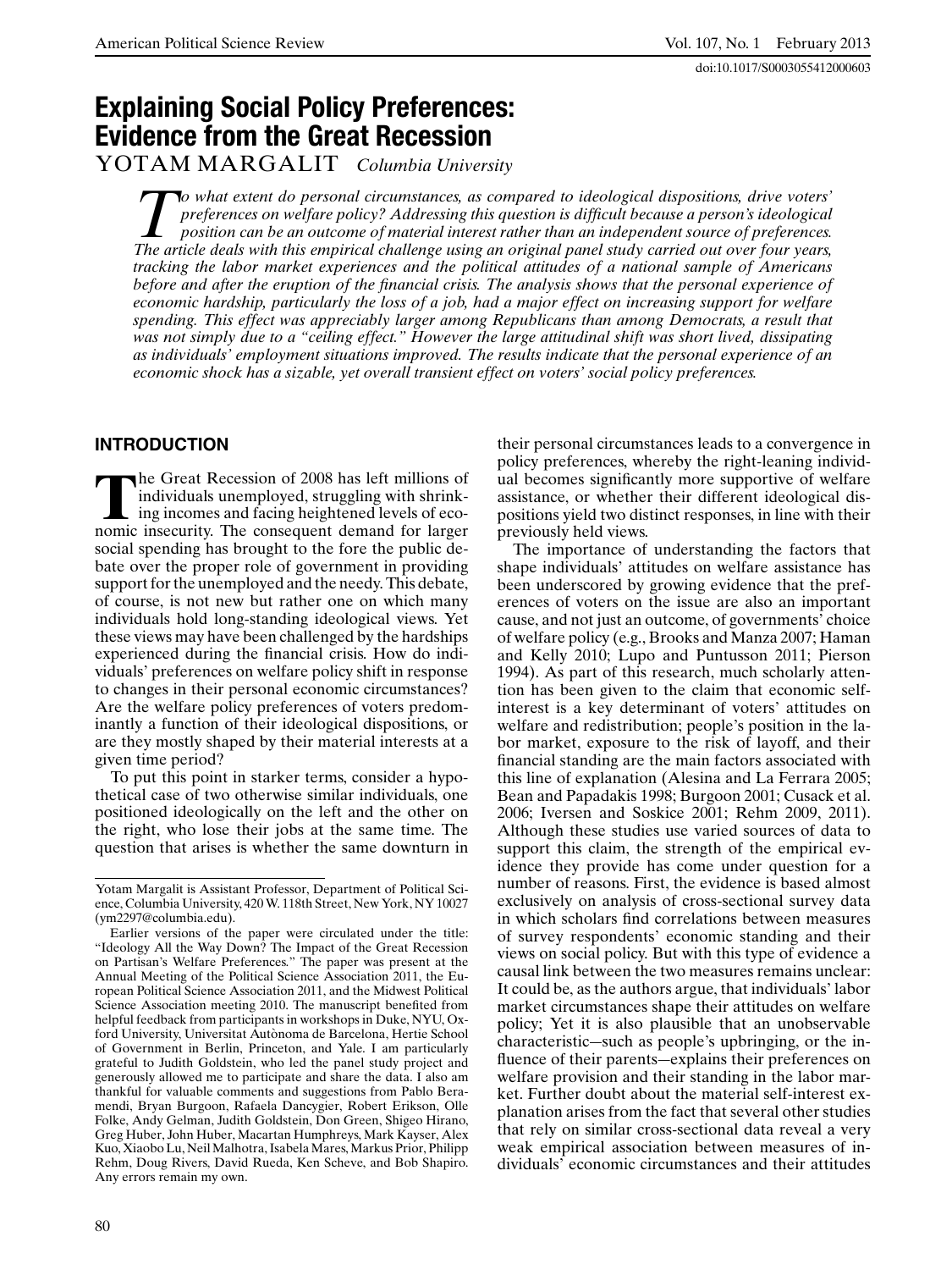on the welfare programs from which they are deemed to benefit (Lynch and Myrskyla 2009; Mughan 2007; Taylor-Gooby 2001).

A second strand of explanation shifts the focus away from economic self-interest and instead emphasizes the impact of political ideology as a determinant of people's attitudes on welfare assistance. Differences in ideological dispositions between voters on the left and the right on issues such as equality, fairness, and the appropriate role of government are argued to be central factors underlying individuals' welfare preferences (Alesina and Glaeser 2004; Bean and Papadakis 1998; Feldman and Zaller 1992; Fong 2001; Funk 2000; Linos and West 2003). Yet as some studies recognize, the two strands of explanations—those focused on economic self-interest and those on ideology—may not be mutually exclusive. For one, ideology may be an outcome of material circumstances rather than a separate source of influence. Alternatively, ideological dispositions may be a systematic moderator of the way in which the material interests of individuals shape their political views (e.g., Lodge and Taber 2000; Redlawsk 2001). Thus, due to these potentially interactive mechanisms, it is empirically difficult to separate the roles of selfinterest and ideology and causally identify the impact of personal economic circumstances on people's preferences on welfare policy.

To address these empirical challenges, this article exploits a *within*-subject research design that tracks individuals during an extended period of economic volatility. More specifically, I use an original panel study that consists of four waves of surveys in which the same national sample of respondents was contacted for repeat interviews between July 2007 and March 2011. In these repeat interviews, detailed information was collected not only on respondents' changing labor market circumstances but also on their political attitudes. Utilizing this rich longitudinal data, covering periods both before and after the eruption of the financial crisis, I estimate how individuals' preferences on welfare policy shift in response to the personal experience of three types of economic shocks: a substantial drop in household income, a subjective decrease in perceived employment security, and the actual loss of a job.

The central finding of the analysis is that voters' preferences regarding welfare policy are strongly affected by changes in their own economic circumstances. In particular, the loss of employment is found to have a major effect, increasing the average probability of support for greater welfare spending by between 22 and 25 percentage points. These results are shown to be robust to a broad range of empirical specifications. In addition, a set of placebo tests lends further credence to the identification strategy by demonstrating that the views of individuals personally harmed by the economic shocks changed substantially with respect to welfare policy but not with respect to largely unrelated policy domains such as global warming or cultural values. This suggests that a change in personal material considerations, rather than a general disorientation in attitudes, accounts for the link between the experience

of an economic shock and the shift in people's welfare preferences.

The analysis also reveals that the experience of the economic shock does indeed lead to a convergence in the welfare preferences of harmed individuals who prior to the shock held distinct political views. In particular, I find that in response to a personal economic shock such as layoff, Republicans and Independents grew significantly more supportive of welfare assistance, while among Democrats the effect was much smaller. This differential impact is only partially due to a "ceiling effect," namely to the fact that most Democrats were supportive of welfare expansion even before the crisis.

Finally, I find that with the passing of time, as job losers regain employment, their support for the expansion of welfare spending decreases significantly. This shift in attitude among the re-employed is more frequent among voters on the right. These patterns suggest that while economic shocks can have a sizable effect on welfare preferences of individuals, the effect is probably not a reflection of a profound conversion in their political world view. Rather, the attitudinal change appears to reflect a more provisional response to an immediate and sometimes temporary need, and as such can be fairly short lived.

The article's findings contribute to the growing literature on the political economy of social policy (e.g., Huber and Stephens 2001; Mares 2003; Rueda 2007). With the accumulation of evidence that voters' preferences are an important factor shaping governments' choice of welfare policy (e.g., Brooks and Manza 2007; Haman and Kelly 2010), there is need for a clearer understanding of the influences that shape the public's welfare attitudes as well as for better estimates of the magnitude of these influences. By testing and quantifying the impact of various personal economic circumstances on voters' attitudes, this study provides a stronger empirical foundation for explaining variation in mass support for more expansive welfare policies both across publics and over time.

The article also adds to the ongoing research on the relative roles of ideology and material self-interest in the formation of individuals' political preferences (e.g., Bartels 2008; Fiorina 1981; Gelman et al. 2007; Malhotra and Margalit 2010). As these studies attest, there is still much disagreement on the relative influence of the two forces. In the context of welfare policy, the analysis presented here suggests that the two could be usefully thought of as continuously present influences, but as having varying impacts over time: whereas political ideology is an important factor accounting for voters' baseline policy stance, self-interested considerations arising from changing material circumstances do often outweigh individuals' prior ideological dispositions and bring about a sizable, even if temporary, shift in preferences.

The rest of the article proceeds as follows. The next section reviews the debate over the sources of voters' social policy preferences and draws predictions from the main theoretical approaches. The subsequent section describes the data and the empirical strategy used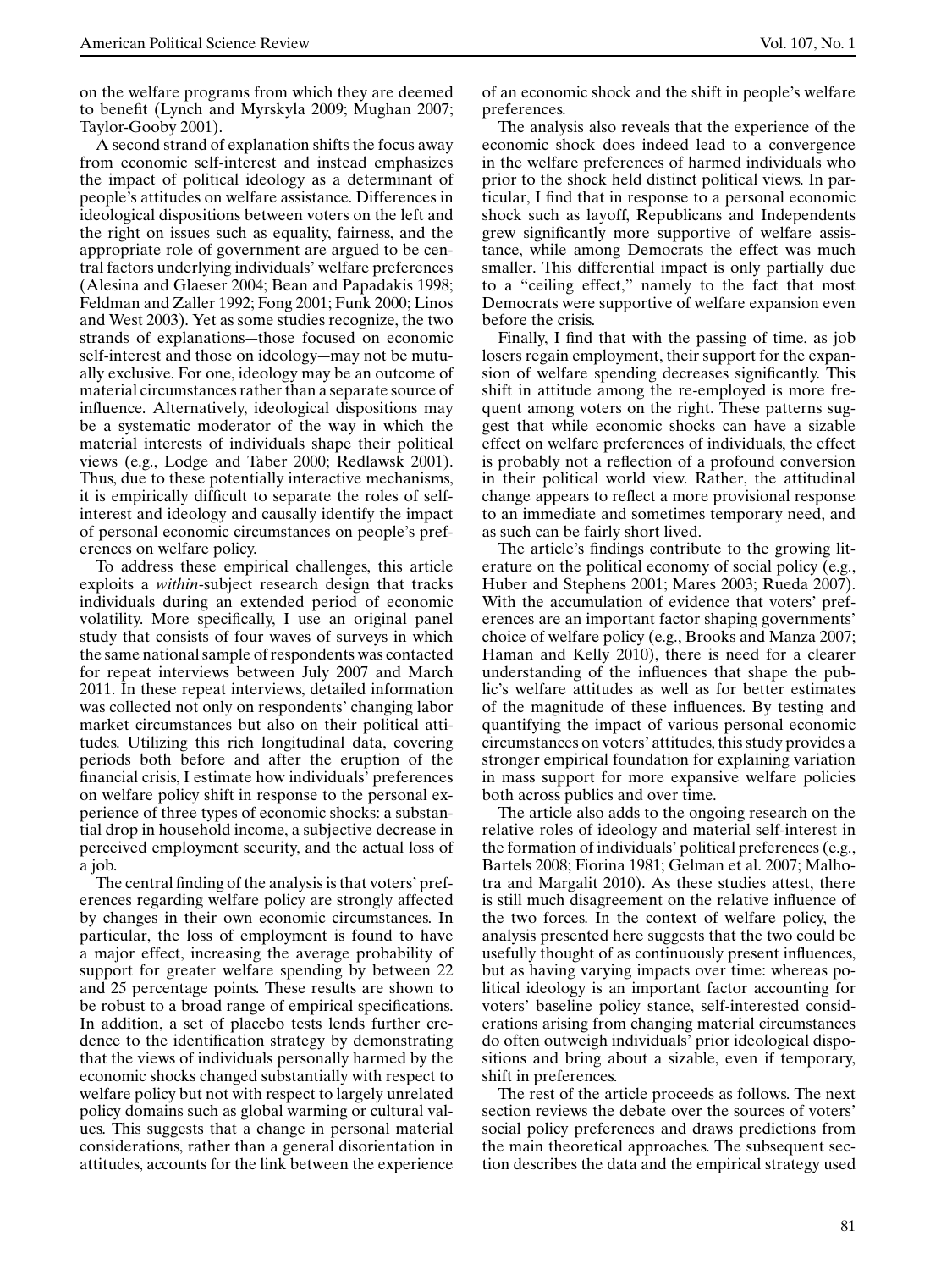to test these predictions. The results section, which follows, is composed of two parts: the first focuses on estimating the impact of personal economic shocks on individuals' welfare preferences; the second compares the response to the shocks among individuals with different prior ideological leanings. The final section discusses the broader implications of the findings.

# **THEORETICAL BACKGROUND**

A great deal of research in recent years has focused on explaining people's attitudes on the inter-related issues of government welfare assistance and redistribution.<sup>1</sup> Scholars have offered evidence tying individual attitudes on welfare policy to a range of factors, but the bulk of research on social policy preferences centers on two broad forms of explanation: those focused on people's own economic interest and those emphasizing ideological factors.<sup>2</sup> The arguments centered on self-interest typically assume that individuals are risk averse and thus, when facing less certain or lower future revenue streams (e.g., through the possible loss of one's job), they grow more supportive of higher levels of social assistance provision (Bean and Papadakis 1998; Cusack et al. 2006; Iversen and Soskice 2001; Rehm 2009, 2011). To support this logic, these studies put forward evidence that is predominantly based on single snapshots of cross-sectional data, finding correlations between various measures of individuals' economic circumstances (e.g., employment in an insecure job) and their attitudes on social policy.<sup>3</sup> Yet as noted earlier, the causal interpretation of this evidence is unclear; while the former may be the cause of the latter, as scholars often assume, it is quite plausible that other unobservable factors account both for individuals' economic circumstances (e.g., the type of job they take) and their views on welfare assistance. In other words, this empirical association may be spurious.

Indeed, a set of studies finds no evidence for the alleged causal relationship between individuals' economic interests and their attitudes on welfare policy. For example, a study of survey data from 11 European countries finds that the expected beneficiaries of various pension programs are no more likely than nonbeneficiaries to oppose retrenchment in those programs (Lynch and Myrskyla 2009). Analysis of survey data from the U.S. and Australia also reveals no significant association between various measures of individuals' economic insecurity and their attitudes on relevant social policies (Mughan 2007). These "contrarian" studies also rely on the same type of cross-sectional data and thus confront the same inferential difficulties. Yet they are supported by research on other policy domains, which indicates that individual attitudes on government policies tend to reflect sociotropic concerns rather than individual calculations of material self-interest (e.g., Citrin and Green 1990; Kinder and Sears 1981; Sears and Funk 1990). In sum, the evidence to date on the causal impact of individuals' own economic circumstances shaping their preferences on social policy is highly inconclusive.

A second approach links preferences on welfare and redistribution to political ideology.<sup>4</sup> This line of explanation is again not unique to the study of welfare policy: ideological dispositions have long been described as key factors shaping individuals' policy views, independent of considerations centered on material selfinterest (e.g., Campbell et al. 1960; Stonecash 2000). Indeed, research on long-term trends in public opinion reveals marked and persistent differences in welfare policy preferences across ideological lines throughout the 20th century, whereby voters on the left tend to be more supportive of expanding welfare programs than voters on the right (Shaw and Shapiro 2005; Shapiro 2009). These ideological differences may be an outcome of the observed divergence in the beliefs of voters on the left and right regarding the degree to which people's economic fortunes are attributable to external factors (e.g., luck, the system) as opposed to individual characteristics (e.g., hard work, ambition) (Alesina and La Ferrara 2005; Evans 1997; Fong 2001). A stronger belief that economic hardships are due to one's own doings may lead to lesser sympathy to the plight of the downtrodden, and consequently reduce support for redistributive policies (Alesina and Giuliano 2010; Alesina and Glaeser 2004).

While these accounts center on one form influence—material interests or ideological dispositions—as the main determinant of views on welfare policy, it could be of course that the two influences are interlinked. Instead of treating material interests or ideological dispositions as separate influences, a third approach is to treat the two influences as connected through a process of learning. A change in economic fortunes could lead, for example, to a new calculus of where one's own self-interest lies. It could also lead to an updating of the beliefs underlying the political ideology that one

<sup>1</sup> While the two concepts—welfare spending and redistribution—are not the same, most studies treat them as equivalent for analytical purposes. This approach is usually justified by the fact that both direct assistance to the needy and social insurance programs that provide income-differentiated benefits have significant redistributive consequences (Cusack, Iversen, and Rehm 2006). Furthermore, the fact that welfare spending is highly progressive, and that taxes (as a share of government revenue) tend to be strongly and positively correlated with both higher welfare spending and lower inequality, means that the two can largely be discussed together (see Pontusson (2005), in particular Figure 7.2, for a more detailed elaboration of this point).

<sup>&</sup>lt;sup>2</sup> Explanations for social policy preferences focus on varied factors such as union organization and the presence of class-based parties (Kumlin and Svallfors 2007), "welfare regimes" and their feedback effects (Korpi and Palme 1998; Larsen 2008; Soss and Schram 2007), religious denomination and level of religiosity (Guiso et al. 2003; Scheve and Stasavage 2006), or the racial and ethnic composition of the poor (Alesina and Glaeser 2004; Burgoon et al. 2012).

<sup>&</sup>lt;sup>3</sup> See Brunner, Ross, and Washington (2011) for an exception in terms of research design. They provide evidence supportive of this causal link, showing that positive employment shocks in labor demand reduced support for redistributive policies put to vote in Californian ballot propositions.

<sup>4</sup> By political "ideology" I mean a constellation of values, beliefs, and positions on issues. This constellation organizes a wide range of disparate concerns, and can roughly be placed within a left-right scheme.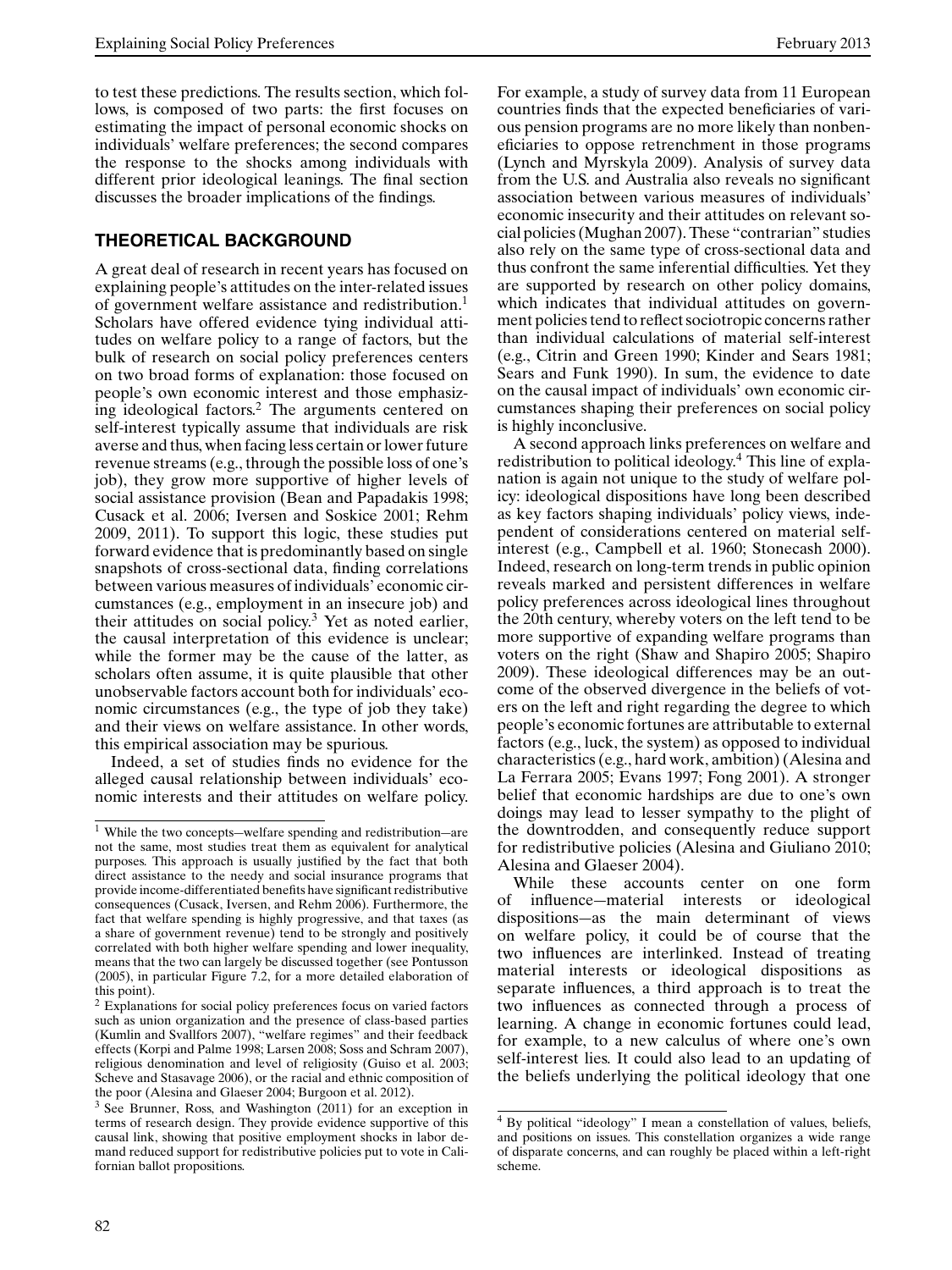

subscribes to. For example, an individual who is laid off may learn new information about the spread of risk in the labor market and consequently update her views on the need for social insurance programs. Indeed, much of the work on voters' assimilation of new information and on attitude change centers on this type of a learning process (Gerber and Green 1999; Page and Shapiro 1992). The key aspect in this "learning" account is that the assimilation of the new information leads to an enduring change in views or preferences, one that extends beyond the individuals' short term circumstances.

To illustrate the differences between the theoretical approaches described above, we can compare their predictions regarding the impact that changes in economic standing are likely to have on people's social policy preferences. Returning to the hypothetical scenario raised earlier of the two individuals losing their jobs, let us now assume further that after a spell of unemployment each manages to find a new job. The question is whether, and in what way, their welfare preferences will change from their "baseline" (i.e., pre-shock) level. Figure 1 outlines three different trajectories of attitude change that an individual may experience. These trajectories are not exhaustive, but are arguably the most plausible in this context. The vertical axis of each graph denotes the probability of support for expanded welfare assistance and the horizontal axis denotes time.

In the left-most panel (Figure  $1(a)$ ), the attitude of the individual remains stable, irrespective of the changes in economic fortunes that the individual experienced. In contrast, in the second panel support for expanded welfare increases from the baseline following the loss of the job, but then decreases soon after the individual regains employment. Finally, in the panel on the right, support for welfare grows following the loss of the job, but then remains stable at the higher level, even after the individual's own circumstances improve. The predictions derived from each of the theoretical accounts in the literature can be mapped onto one of the patterns described above, though potentially to more than one. I begin by laying out the more straightforward predictions of each theoretical account and later return to assess possible alternatives.

If welfare preferences are driven primarily by myopic considerations of self-interest, one would expect to observe an inverted-U ("transient change") pattern: following the loss of a job and an increased reliance on welfare services, individuals' support for greater welfare assistance would rise. But then, as the individual finds new employment and is less dependent on such assistance, that support would drop. In contrast, if political ideology is the overwhelming influence shaping preferences, a change in one's own material standing is not expected to bring about a meaningful shift in views; whether laid off or re-employed, support for welfare assistance is predicted to stay very close to the baseline rate (i.e., to follow the "no change" pattern). Finally, a "learning" scenario suggests that as an individual learns firsthand about the employment risks in the labor market and the attendant hardships, she would, on average, update her prior beliefs and exhibit greater support for unemployment assistance. Then, after finding new employment, that support should remain high as a result of the learning that occurred in the previous period (i.e., the "persistent change" pattern).<sup>5</sup>

As noted earlier, past research has shown that left and right voters differ in their level of support for welfare spending (e.g., Bean and Papadakis 1998; Jaeger 2008). Yet importantly, the *pattern* of predicted change in each of the three approaches described above is not dependent on individuals' prior ideology, even if starting at different baseline rates. Returning to the question raised earlier of whether views on welfare policy will converge among the different partisans who experience a common economic shock, the "ideology" account that predicts a "no change" pattern suggests that no such convergence will occur, as each partisan will maintain their prior views. In contrast, both the myopic self-interest and the learning accounts imply

<sup>5</sup> As explained above, the updating may reflect sociotropic as well selfish considerations. In both cases, the key implication of the learning account is the endurance of the change in preferences.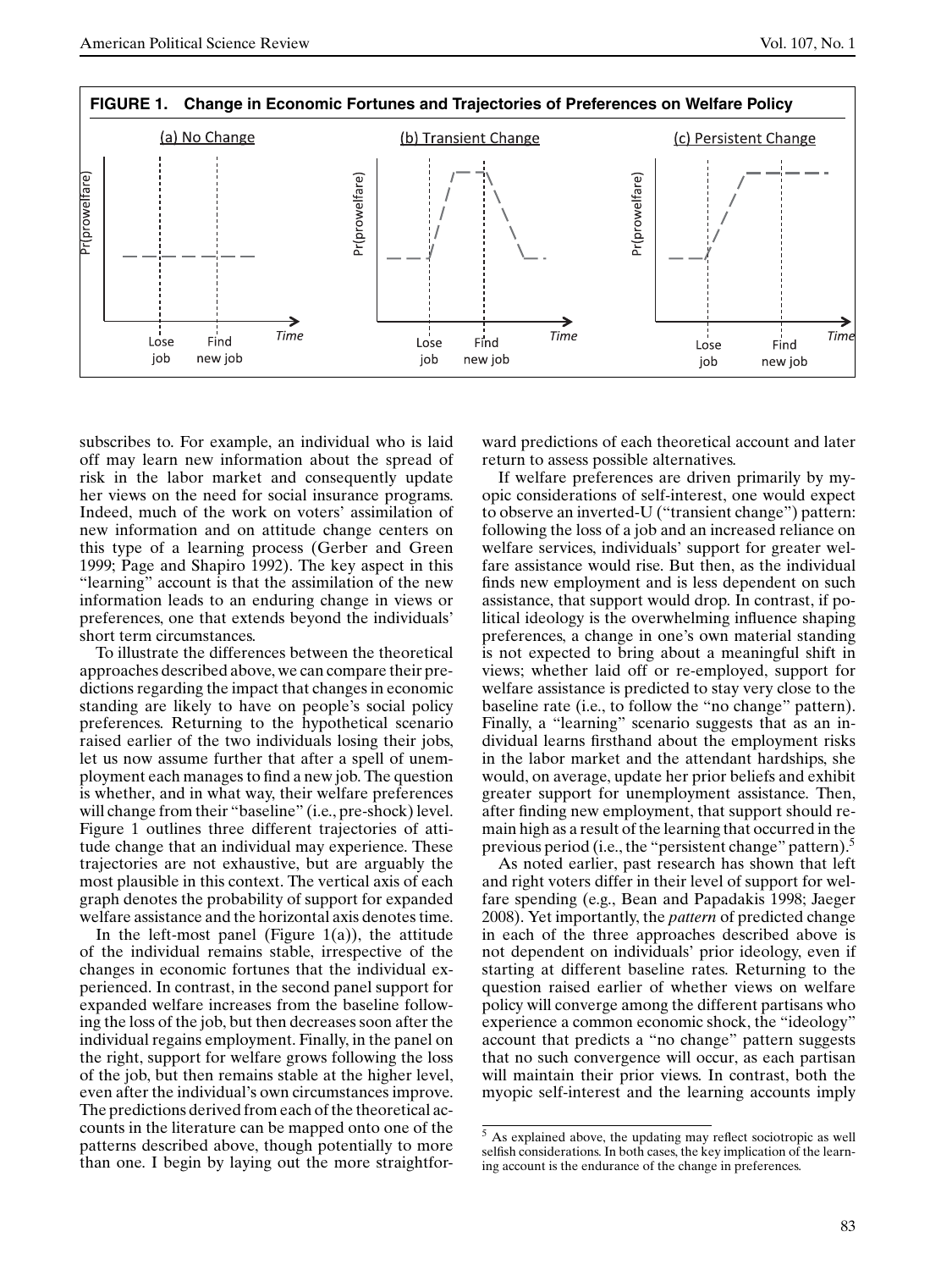greater, or even complete, convergence in the welfare preferences of left and right wing voters who experience the shock.<sup>6</sup>

All three approaches offer *ex ante* plausible accounts of human behavior. Which approach best explains actual behavior is ultimately an empirical question. Using novel longitudinal data, the subsequent sections examine how welfare preferences respond to various changes in individuals' economic fortunes during a four-year period. This analysis should allow us to assess the validity of various alternative explanations for the observed patterns, and help deduce which of the theoretical accounts offer the most explanatory insight.

# **DATA AND MEASUREMENT**

The data presented here are based on four surveys administered by YouGov/Polimetrix, of Palo Alto, CA.<sup>7</sup> The first survey was carried out in July 2007 and included a national sample of 3,000 respondents.<sup>8</sup> The sample was constructed using the "closest neighbor" matching methodology described in Rivers (2007).<sup>9</sup> The resulting sample was then ranked by stratum to match the age, gender, race, and education marginals in the 2006 American Community Survey. A key feature of the survey is that data were collected on the employment status and income of both members of married couples, as well as respondents' subjective perceptions of their job security and future job prospects. Crucially, the survey also included items pertaining to respondents' political views and preferences on economic and social policy matters.

In April 2009, May 2010, and March 2011 three additional waves of the survey were fielded, each time inviting the same set of respondents to participate again. Given that the sample of returning individuals in each wave was not fully representative of the general population on a number of dimensions, as is often the case with re-interviews, the same matching methodology was again used to augment the panel in constructing a broader sample of respondents that matched the marginals of the U.S. population from the Current Population Survey of the corresponding period. In total, the experiences and attitudes of 6,229 respondents are analyzed in this study, 3,049 of whom were interviewed multiple times  $(1,603)$  individuals were interviewed twice, 1,044 interviewed in three of the waves, and 402 respondents were interviewed in all four waves).

Table A1 compares the characteristics of the samples in each wave with the sample in the American Community Survey along key demographics.10 The table shows that the characteristics of participants in the panel emulate those of the national population quite well on a broad range of categories. Nonetheless, the panel under-represents the 18–34 age group and highschool drop outs, and is slightly poorer than the general population average, an imbalance that is more noticeable among female respondents. These differences should serve as a qualification when drawing conclusions about the average impact of the crisis on the broad U.S. public.

A concern associated with panel data of this type is that attrition from the panel is nonrandom and could thus lead to biased samples: people who agree to be interviewed multiple times may differ in meaningful ways from those who refuse to do so. To examine the potential severity of this issue, Table A2 compares the characteristics of the respondents as a function of the number of interviews in which they participated. While other characteristics not captured in this comparison may still differentiate the groups classified by the number of successful recontacts, the table suggests that the groups do not significantly differ in terms of key demographic characteristics, including age distribution, income, educational attainment, and employment status. This does *not* mean that the returning panel participants can be considered as fully representative of the population at large; however, it does indicate that the panel participants are, at a minimum, not a biased sample with respect to their distribution along the main demographics.<sup>11</sup>

The key dependent variable in the subsequent analyses (henceforth the "main question") is respondents' answer to the following item: "Do you support an increase in the funding of government programs for helping the poor and the unemployed with education, training, employment, and social services, even if this might raise your taxes?" Responses were located on a fivepoint scale: 1. strongly support; 2. somewhat support; 3. neither support nor oppose; 4. somewhat oppose; 5. strongly oppose. Capturing respondents' preferences on welfare policy is problematic and ideally requires the use of a broad battery of survey items. While this

<sup>6</sup> In the most extreme version of the theory, where self-interest is the only factor that shapes welfare attitudes, support for welfare expansion should be the same among individuals in similar economic circumstances, irrespective of their political orientation.

<sup>7</sup> The data were collected as part of a larger study headed by Professor Judith Goldstein on public sentiments towards various aspects of globalization.

<sup>8</sup> For purposes of another study, the original survey also included an oversampling of dual earner households, which meant an overall sample size of 6,370 respondents. These additional respondents were not interviewed in the subsequent waves.

<sup>&</sup>lt;sup>9</sup> Sample matching is a method for constructing samples with minimal bias and improved efficiency. The method leverages the availability of large consumer and voter databases as auxiliary information used to select a target sample with known probabilities of selection. These samples can be balanced quite well on a large set of variables. For each element of the target sample, the closest matching element from the panel is then selected for interviewing. While matching is not perfect and still requires the calculation of sample weights, these weights are significantly smaller than those required when using a quota sample or a random subsample. See Rivers (2007) and Vavreck and Rivers (2008) for a detailed discussion of the closest neighbor matching technique and its main theoretical properties.

<sup>10</sup> All supplemental tables and graphs appear in the Online Appendix available at http://www.journals.cambridge.org/psr2013003

 $11$  Concern about the true representativeness of panel study participants, i.e., of individuals that agree to participate in repeated interviews, is surely valid. Yet one must note that such concerns apply to any panel survey. To go some way to minimizing this potential issue, one must aim to obtain a panel that is reasonably representative with respect to the main observable characteristics of interest. As I show, the panel utilized here does a fairly good job in that respect.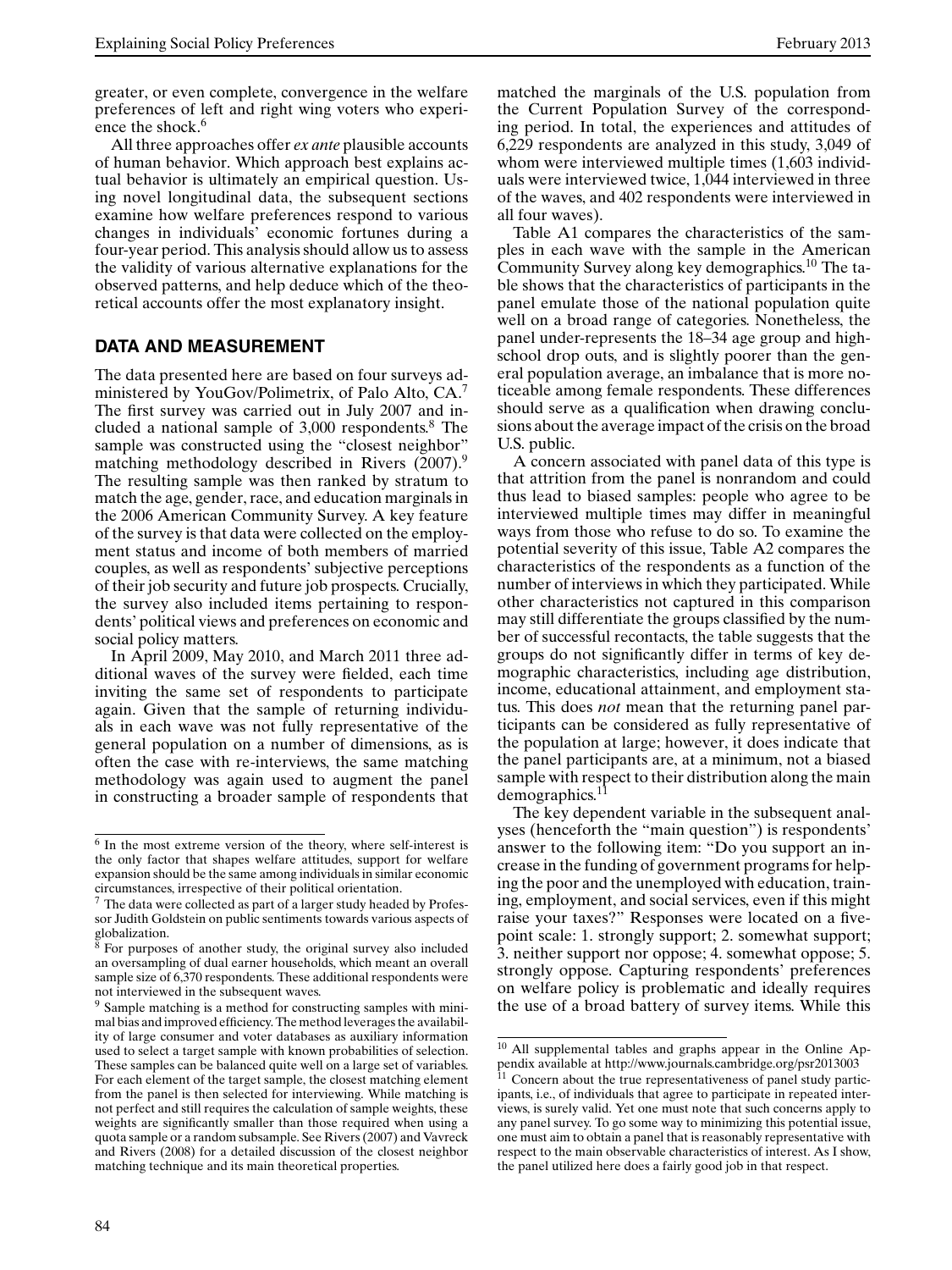single question has drawbacks, it arguably captures an important element of the politically salient tradeoff between expanding the social safety net and the potential costs of such an expansion.<sup>12</sup>

Since a key question in this study is the effect of individuals' prior political ideology, I account for respondents' partisan affiliation in their first interview.<sup>13</sup> I code respondents' initial partisanship based on their answer to the following question: "Generally speaking, do you think of yourself as a ...?" Possible answers to the question include the following: 1. Democrat; 2. Republican; 3. Independent; 4. Other; and 5. Not Sure. To avoid losing observations, I code all respondents that selected "other" or "don't know" (11.8% of respondents in the 2007 survey) together with the Independents.<sup>14</sup>

Respondents were asked about their total pretax income in the preceding year (and that of their spouse) with answers recorded on a 10-point scale. Each response category represents an income band (e.g., \$40,000–\$50,000). To calculate the percentage change in household income over the panel period, I transform these bands into their currency midpoints.<sup>15</sup> Since unemployed respondents were not asked to report their income, I assign them the average intake in 2009 of \$15,000. Household income is then calculated using

the sum of the two main earners reported by the respondent.<sup>16</sup>

The article examines the impact of three economic "shocks" on respondents' preferences on welfare assistance. The first shock is *job loss*, which prior research indicates can affect political preferences (e.g., Margalit 2011). I categorize the variable as "1" for any individual who across two sequential surveys was employed during the first but unemployed during the second. This category thus refers only to newly unemployed individuals; it excludes those who were unemployed in both periods (henceforth *long-term unemployed*) as well as individuals who were "not employed" in the previous period (as opposed to unemployed), i.e., students, retirees, and homemakers. The analysis also controls for *job loss of spouse*, an indicator variable that denotes instances in which a respondent's spouse was employed during the previous wave of interviews but was unemployed in the subsequent survey. $17$ 

The second shock variable is *job less secure*, a binary measure that denotes a substantial worsening in respondents' subjective sense of job security. As Anderson and Pontusson (2007) note, concerns about job security vary on two dimensions: the degree to which respondents perceive the possibility of a job loss as likely ("cognitive job insecurity") and the degree to which they actively worry about this possibility ("affective job insecurity"). I focus on the former and compare respondents' answers over subsequent surveys to the question "Looking forward to the next three years, how confident do you feel about being able to keep your current job?" Answers ranged from (1) "very confident" to (4) "not confident." The variable *job less secure* takes the value "1" if the subjective sense of job security dropped by two levels or more, and "0" otherwise. I choose this more conservative coding scheme to increase the likelihood of identifying individuals that experienced a substantial decline in job security rather than a general trend of growing pessimism. Among individuals who transitioned from having full, or parttime employment in the previous wave of the survey to being unemployed in the next wave (and were thus not asked the job security question in the latter wave), the *job less secure* variable was coded as "1" only if they reported in the previous wave that they were at least "somewhat confident" of being able to keep their current job over the next three years.

The third and final shock I examine is *income drop*, a binary variable that takes the value "1" if the household income decreased by at least 25% in the period between the two surveys and coded as "0" otherwise. The reason for choosing the 25% threshold, rather than simply any income decrease, is twofold: first, there is likely to be some degree of measurement error associated with the fact that income is recorded in ranges

<sup>12</sup> Substantial research on public opinion shows that when not confronted with potential tradeoffs, survey respondents tend to express high degrees of support both for more social spending and for lower taxes (Citrin 1979; Key 1961; Page and Shapiro 1992; Welch 1985). This suggests that a survey item that asks about increased spending on social assistance programs without mention of the policy's potential cost is likely to yield responses that overstate the actual level of support that the policy would obtain if, as is likely, its implementation would necessitate some costly tradeoff (whether in the form of higher taxes or cuts in other programs). Indeed, in a survey experiment administered in June 2012 (described later in greater detail), I randomly assigned some respondents to receive the main question described above, and asked a second group of respondents the exact same item but without a mention of the policy tradeoff (i.e., excluding the phrase "even if this might raise your taxes"). I find that the rate of support for the policy was seven percentage points higher among the latter group, i.e., when the tradeoff was not mentioned (52% vs. 45%). Notably, this difference was, as one might expect, larger among Republican voters than among Democrats. This pattern suggests that a survey question about increased welfare spending that does mention the potential cost of the policy yields a more considered assessment from respondents that also better matches the actual partisan disagreement on the issue.

<sup>&</sup>lt;sup>13</sup> The analysis uses partisan identification as a proxy for political ideology. While the two are not the same, they are highly correlated; in fact, the relationship between self-reported ideology and partisanship has increased substantially in recent decades (see, for example, Abramovitz and Saunders 2005; Erikson et al. 2006; Knight and Erikson 1997). The substantive findings I report below are similar whether one uses partisan or liberal-conservative measures to gauge individuals' political ideology.

<sup>14</sup> Individuals who initially described themselves as supporters of neither party were subsequently asked if they "lean" towards Democrats, Republicans, or neither. I code Democratic and Republican "leaners" with their respective parties rather than as Independents. Incorporating the leaners with Independents does not alter the substantive findings reported in the results section. The results also hold whether one includes or excludes the "don't know" and "other" responses from the "Independent" category.

<sup>&</sup>lt;sup>15</sup> The upper bound of the top income category (over \$150,000) was capped at \$160,000.

<sup>16</sup> The results are materially unaffected if one assigns the unemployed an annual intake of either \$10,000 or \$20,000 instead. The results are also not sensitive to increasing the cap chosen for the top income category (e.g., \$200,000).

 $17$  See the Online Appendix for details on the exact question wording used for coding the various variables.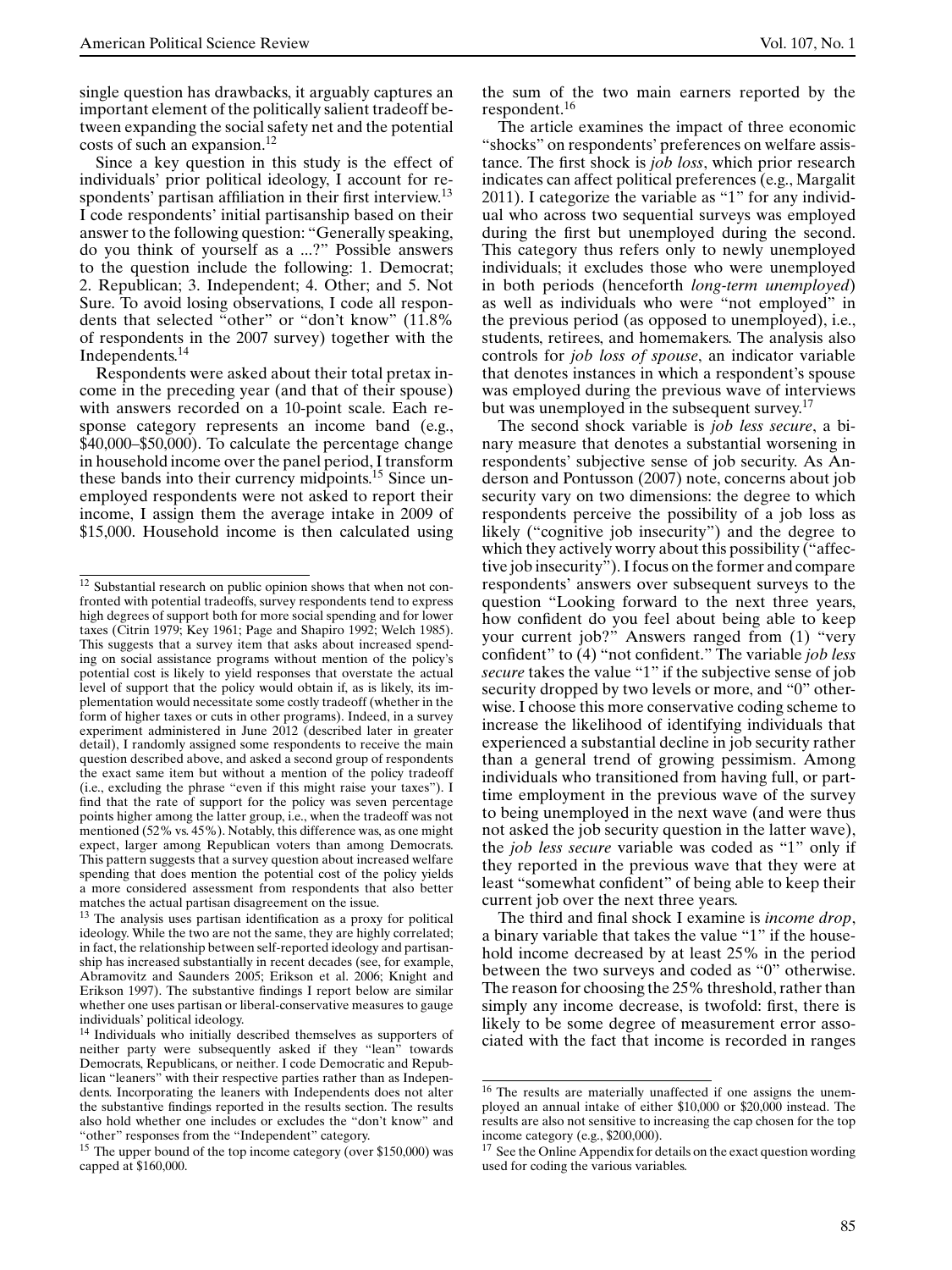|                                      | Wave 1 | Wave 2 | Wave 3 | Wave 4 |
|--------------------------------------|--------|--------|--------|--------|
| <b>Employment Status</b>             |        |        |        |        |
| Unemployed (among working age)       | 5.7%   | 8.3%   | 8.0%   | 7.2%   |
| Lost job (among previously employed) |        | 6.2%   | 4.6%   | 3.0%   |
| Confidence in Keeping Job            |        |        |        |        |
| Very confident                       | 51.7%  | 35.3%  | 31.5%  | 32.7%  |
| Confident                            | 31.4%  | 31.4%  | 36.3%  | 34.5%  |
| Slightly/not confident               | 16.9%  | 33.3%  | 32.2%  | 32.9%  |
| Income                               |        |        |        |        |
| Major drop in HH income $(>25%)$     |        | 10.3%  | 10.6%  | 7.7%   |
| Mean income (dollars)                | 40.602 | 38,981 | 38.915 | 38.678 |

rather than by the exact dollar figure. If one were to use any income decrease as the threshold (e.g., of 1% or greater), the measurement error problem is likely to be more severe. Second, I am interested in examining whether individuals that confront a significant decline in well-being change their policy preferences. While still arbitrary, a drop in income of 25% or more is likely to represent such a significant shift in household circumstances.<sup>18</sup>

Table 1 presents the key statistics pertaining to changes in respondents' economic standing during the four waves of the study with respect to the three shocks. As the table shows, the rate of unemployment among working-age respondents increased between the first two waves of the survey from 5.7% to 8.3%, a shift that was slightly smaller than the actual rate in the U.S. population  $(4.6–8.9\%)$ .<sup>19</sup> This increased rate remained almost unchanged in the 2010 study and decreased somewhat by early 2011. Furthermore, among the individuals that were employed during the first wave of the survey, 16.8% reported two years later that they were either unemployed, not employed, or employed in a lower capacity than in the preceding period (e.g., shifted from full-time to part-time work). In addition, many of the individuals who were unemployed at the time of the first wave (in 2007) continued to suffer from the adverse labor market conditions. In fact, only one in four had a job (even part time) at the time of the survey in 2009. Indeed, the phenomenon of long-term unemployment is one of the widely discussed features of the Great Recession.<sup>20</sup>

The middle panel of Table 1 compares respondents' sense of job security over the four waves. Particularly notable is the fact that between the first two waves—i.e., the one before and the one shortly after the eruption of the crisis—there was a sharp decline of about 16 percentage points in the share of individuals that felt "very confident" in being able to keep their job over the next three years (from 51.7% to 35.3%). At the same time, the share of respondents insecure about their labor market prospects almost doubled, rising to just over 33% in July 2009. Notably, in the surveys carried out in 2010 and in early 2011, levels of job insecurity remained similarly low.

Finally, the table shows that a nontrivial portion of the sample experienced a squeeze in their household income: whether as a result of a family member losing a job, due to salary cutbacks in the workplace or because of lower profits earned by self-employed business owners, respondents' household income registered a drop of 4% in the immediate aftermath of the crisis. However, this figure masks substantial divergence: whereas the household income of over 80% of the sample remained intact or even grew somewhat, about 9% of the sample experienced a drop of 25% or greater.<sup>21</sup>

The sheer magnitude of the Great Recession means that the affected segment in the sample population is quite sizable, allowing for a meaningful assessment of the impact that personal economic shocks have on people's political attitudes. Table A3 presents the

<sup>18</sup> Examining the impact of three forms of shocks, rather than just one, allows for a more extensive assessment of the link between personal circumstances and welfare preferences. While actual job loss can be seen as a stronger shock than a "mere" decrease in subjective job security, it is perhaps less clear *ex ante* how the impact of a major drop in household income on people's attitudes should compare to that of the other two shocks. Yet prior research indicates that job loss, even if temporary, often entails a loss of income that is both sizable and long lasting (Jacobson, Lalonde, and Sullivan 1993; von Wachter and Sullivan 2009). Moreover, the literature offers evidence that in addition to sizable losses in income, unemployment spells are also associated with serious stress-related health issues (e.g., Burgard, Brand, and House 2007; Eliason and Storrie 2009; Sullivan and von Wachter 2009). Thus, if support for welfare provision is at least partially driven by individuals' desire for a safety net to cushion against the hardships from economic shocks, one might expect that job loss would bring about the largest pro-welfare shift in attitudes, more than the other two types of shocks.

<sup>&</sup>lt;sup>19</sup> Some of the difference may be attributed to the way the denominator in the unemployment rate is calculated in the two figures. In the official Bureau of Labor Statistics (BLS) figure, the denominator is "eligible workforce," which excludes, for example, individuals with either physical or mental disabilities. In this study, given that I do not have information on the individuals' health, all respondents in working age are considered "eligible" and included in the calculation.

<sup>20</sup> See, for example, "Millions of Unemployed Face Years without Jobs," *New York Times*, February 21, 2010.

<sup>21</sup> This figure pertains to the respondents for whom income of the household members was fully reported for both the present and the previous period.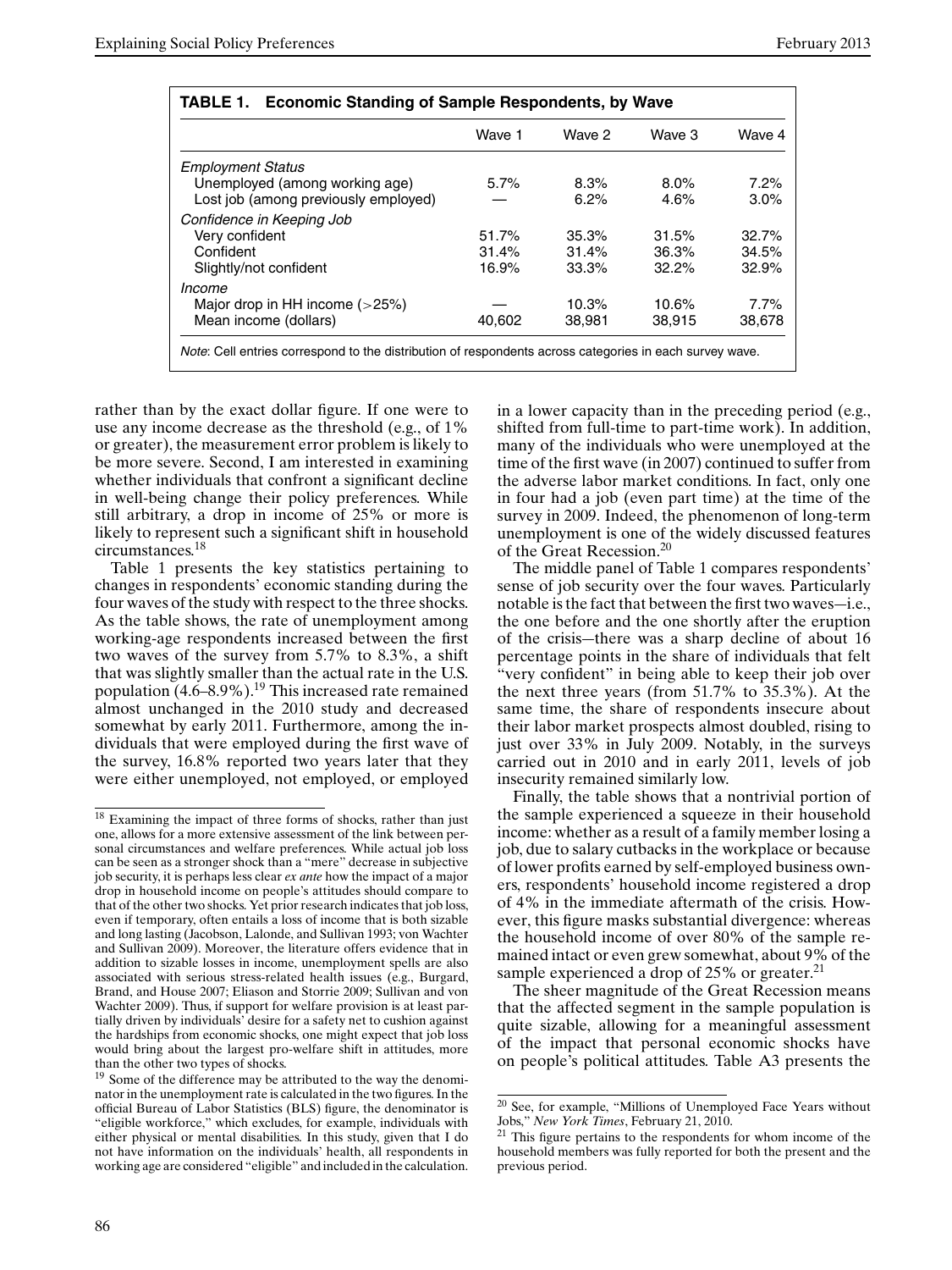

numerical counts of respondents in each category of labor market experiences.

# **RESULTS**

### **Attitudes on Welfare Policy: Before and After**

I begin by examining the pre-crisis "baseline" rate of support for greater welfare spending as reported in 2007. Figure 2 presents the distribution of policy preferences among the full sample and among the two main groups of partisans. The distribution of responses in the full sample shows an overall, albeit slight, majority of respondents in support of an increase in welfare provision (56%). Yet the graph also highlights the extent to which welfare spending is a partisan issue in the U.S.: whereas 81% of Democrats were supportive of greater welfare spending, the corresponding figure among Republicans was 22%. In fact, 60% of Republicans opposed such an increase, a figure that is about 10 times greater than the rate of opposition among Democrats. Predictably, the preferences of Independents were located within the range of the two partisan camps, with just over half (54%) supportive of welfare spending expansion (not shown in the graph). $^{22}$ 

How have these attitudes changed following the eruption of the Great Recession? Table 2 analyzes the shift in attitudes on welfare spending between the period shortly before the crisis (July 2007) and the first survey taken after the eruption of the crisis (April 2009). The results indicate that among those who

policies in one item could affect the partisan difference we observe in the responses. To address these two possibilities, I carried out a survey experiment, administered by YouGov/Polimetrix in June 2012  $(n = 675)$ , in which all respondents were prompted with a question about their support for increased welfare spending. However, only some of the respondents were assigned to receive the question in its original form (i.e., the "main question"). A second group of respondents received the same item as the main question, but without the mention of the tradeoff. Furthermore, to assess how the mention of assistance to both the unemployed and to the needy affected the partisan divide, a third and fourth group of respondents were randomly assigned to receive a survey item similar to the main question, but with wording that mentioned either the assistance to the needy or the ALP to the unemployed, but not both. In comparing the responses of the first two groups (the main question vs. one without the tradeoff) the rate of support for welfare expansion among Democrats was only one percentage point higher when the tradeoff was mentioned than when it was not; in contrast, among Republicans the difference was over eight percentage points (23% vs. 14%). In comparing the differences across the third and fourth treatments, the results indicate that among Democrats, increased spending on assistance to the needy was marginally more popular than increasing assistance to the unemployed (74% vs. 72%, respectively), while among Republicans the result was the opposite (15% vs. 18%). These differences are not statistically significant.

The experimental results suggest that the specific policy features described in the main question are likely to have (i) accentuated the partisan differences on welfare policy, at least as compared to an alternative question that would have asked solely about assistance to the unemployed and that did not mention the potential need for higher future taxes; and (ii) decreased the probability that Republicans will choose to support the proposed policy. This implies that the finding I report below, namely that a sizable share of adversely affected Republicans increased their support for the proposed welfare policy, is most likely a *lower bound* estimate of the overall impact of the economic shocks on the welfare preferences of right-leaning voters. See Online Appendix for more details on the experiment.

<sup>22</sup> To what extent are the large partisan differences in response to the shocks an outcome of the specific wording of the main question analyzed here? In particular, two aspects of the survey item may arguably affect the partisan willingness to support the proposed policy when confronting a personal economic shock. The first aspect, discussed earlier, is the explicit mention of the tradeoff between greater welfare spending and potential future tax increases; Republicans, as is widely recognized, tend to be more averse to tax increases. The second aspect is the fact that the survey item mentions both active labor-market programs (ALP) aimed explicitly at assisting the unemployed as well as provision of social services aimed at "the needy." In other words, the question entails both insurance and redistributive aspects. If partisans differ in their views toward only one type of social assistance (for the unemployed or the needy), combining the two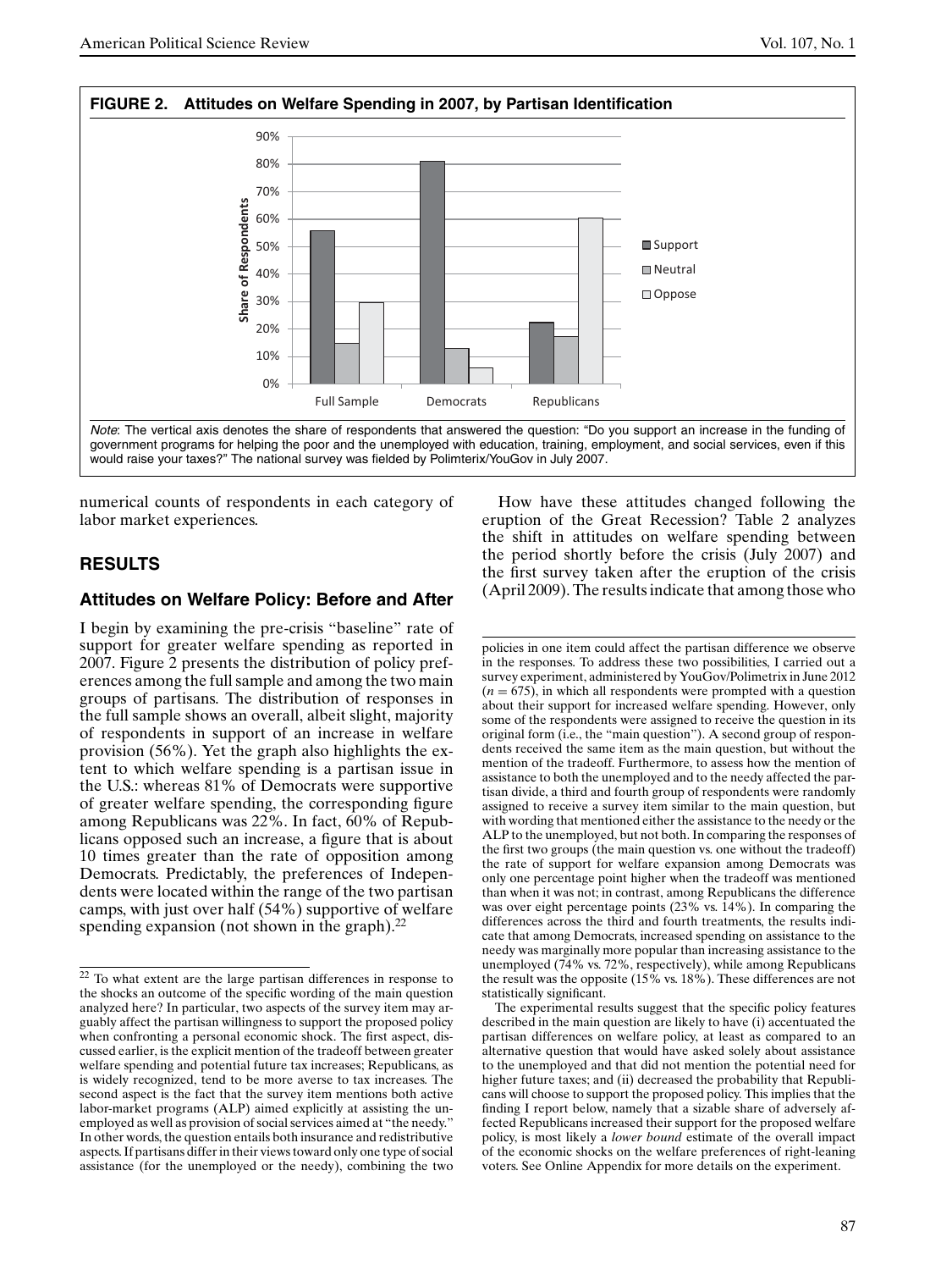### **TABLE 2. Change in Welfare Spending Preferences: Before and After the Eruption of the Crisis**

| Position in      |        | Position in April 2009 |         |  |  |  |  |
|------------------|--------|------------------------|---------|--|--|--|--|
| <b>July 2007</b> | Oppose | Neutral                | Support |  |  |  |  |
| Oppose           | 75%    | 13%                    | 12%     |  |  |  |  |
|                  | (201)  | (34)                   | (33)    |  |  |  |  |
| Neutral          | 24%    | 38%                    | 38%     |  |  |  |  |
|                  | (25)   | (40)                   | (40)    |  |  |  |  |
| Support          | 11%    | 14%                    | 75%     |  |  |  |  |
|                  | (51)   | (62)                   | (346)   |  |  |  |  |

before the crisis opposed the expansion of welfare spending, one in four grew more favorable of such a policy: by 2009, about 13% reported being neutral ("neither support nor oppose") while another 12% became supportive of increased welfare spending. However, the reverse process was just as pronounced: among those who initially supported an expansion of welfare spending, 14% described their view in the latter survey as neutral, and another 11% became opposed. Finally, among individuals who were neutral on the issue prior to the crisis, about 24% have grown more opposed while 38% have become more supportive of the expansion of welfare spending.

When accounting for the initial distribution of respondents across the different cells in the table, one finds that public opinion after the eruption of the crisis was overall less supportive of increasing welfare spending than in the precrisis period (from 55% to 47%).23 As Figure 3 shows, this decline in support occurred among partisans of all ideological persuasions, though the patterns of the shifts differed: Among Democrats, support for welfare expansion dropped almost nine points shortly after the crisis but steadied onwards, while among Independents the decline was consistent and also the steepest. The drop in support among Republicans was smaller in absolute terms (4.8 percentage points) but fairly large in relative terms once considering the low baseline.<sup>24</sup> The general drop in support for expanded welfare assistance at a time of a painful recession might seem surprising. One explanation might be that voters became increasingly concerned about the specter of growing budget deficits and the consequent possibility of future tax hikes. Such concerns may have brought about a general shift against government spending of any type, including on welfare programs.25 Yet does this downward shift mean that the economic hardships experienced by many had no effect on increasing their support for welfare assistance? In the next section I explore this question in some detail.

# **Personal Economic Circumstances and Support for Welfare Policy**

To estimate whether economic circumstances affect individuals' preferences on social spending, I examine the attitudes of respondents as a function of their personal exposure to an economic hardship. Figure 4 presents an unconditional comparison of those who did and those who did not experience the shocks. As the graph shows, individuals whose job has become significantly less secure are somewhat more supportive of welfare assistance than individuals whose job had remained about as secure (51% versus 47%). A similar gap also differentiates those whose household income dropped significantly and those whose incomes did not. In contrast, the graph indicates that the loss of a job was associated with a sizable increase in support for welfare assistance: individuals who lost their job were significantly more likely to support the expansion of welfare spending than individuals who remained employed (59% versus 47%,  $p = 0.006$ ). Strikingly, the graph also shows that the rate of support for welfare expansion is about as low among individuals who remained employed as it is among the newly re-employed. This graph thus suggests that the boost in support for welfare assistance among job losers may be quite short-lived, dissipating soon after individuals find new employment.

As noted, this comparison does not take into account any individual-level characteristics that may distinguish between the harmed individuals and the other respondents. The next analysis thus introduces controls for a range of potentially relevant individual-level characteristics. For ease of interpretation, I present results of an ordinary least squares (OLS) estimation in which the dependent variable *Welfarei*,*<sup>t</sup>* is a transformed fivepoint scale that takes the maximum value 1 if respondent *i* strongly supports expanding welfare provision in time *t* and 0 if she strongly opposes it. One can therefore interpret a regression coefficient as a  $100^* \beta$ percentage point change in the dependent variable associated with the predictor. $26$  The model controls for key demographic variables—age, gender, income,

<sup>&</sup>lt;sup>23</sup> The results are almost identical whether one compares the changes among the entire sample in each wave or among the subset of respondents that participated in all four waves.

<sup>&</sup>lt;sup>24</sup> Note that a fairly similar trend was detected also in a national poll carried out by Pew Research in repeated cross sections over the same time period. The Pew survey asked a different, yet closely related question on support for social spending. See Online Appendix for the comparison of the trends in the two surveys.

<sup>&</sup>lt;sup>25</sup> This pattern is also consistent with what past research describes as the "thermostat" pattern, whereby the public sentiment often shifts contra the policy identified with the incumbent government, expressing unease with a perceived government overreach (e.g., Erikson et al. 2006; Soroka and Wlezien 2010, chap. 2). See Shapiro and Costas (2011) for a longer discussion of this phenomenon.

<sup>26</sup> The intervals between responses are 0.25 and the scale is thus (1) strongly support; (0.75) somewhat support (0.5) neither support nor oppose; (0.25) somewhat oppose; (0) strongly oppose. As Table A6 shows, the results are materially and statistically similar when estimating an ordered probit model instead of OLS.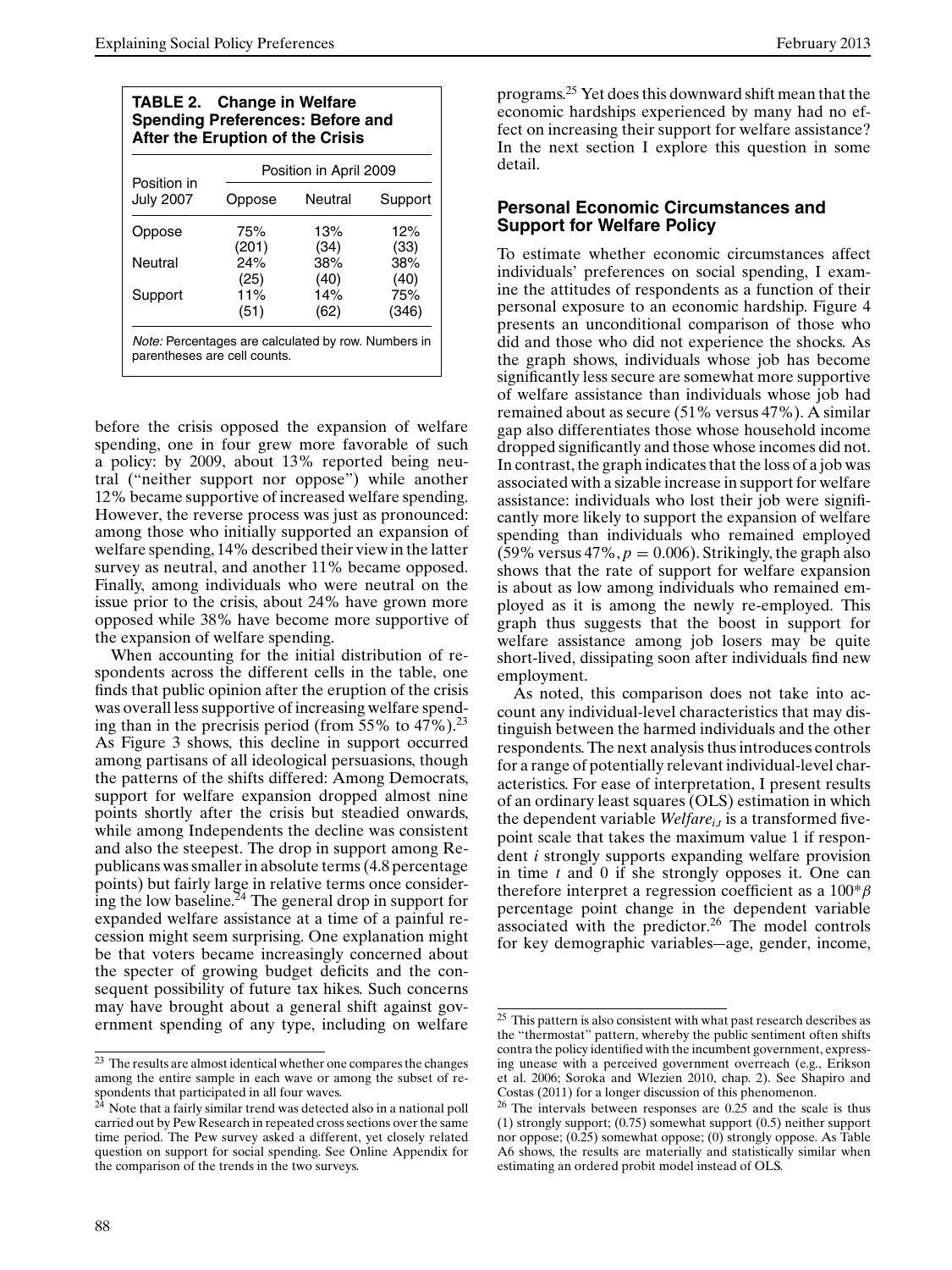



education, race, and marital status—and takes the form

$$
Weltare_{i,t} = \alpha + \beta_1 Weltare_{i,t-1} + \beta_2 Shock_i
$$
  
+  $\gamma Demographics_{i,t} + \phi SurveyWave + \epsilon_i$ . (1)

Several features of this specification should be noted. Given that our primary interest is understanding how the experience of a significant economic setback alters people's welfare policy preferences, the estimated model examines change in people's support for expanding welfare spending rather than their absolute level of support. The model specification does so by controlling for *Welfarei*,*t*−1, a measure that denotes respondent *i*'s level of support for welfare expansion in the previous period  $(t-1)$ <sup>27</sup>. The baseline category in

 $27$  Note that the estimate for the effect of the shock in Equation (1) is identical to the one obtained when estimating a model in which the dependent variable is specified as a first difference instead: *Welfarei*,*<sup>t</sup>*  $-VQ = W$ *- Welfare*<sub>*i*,*t*-1</sub> =  $\alpha + \beta_1 W$ *elfare*<sub>*i*,*t*-1</sub> +  $\beta_2$ *Shock*<sub>*i*</sub> +  $\gamma$ *Demographics*<sub>*i*,t</sub> + φ*SurveyWave* +ε*i*.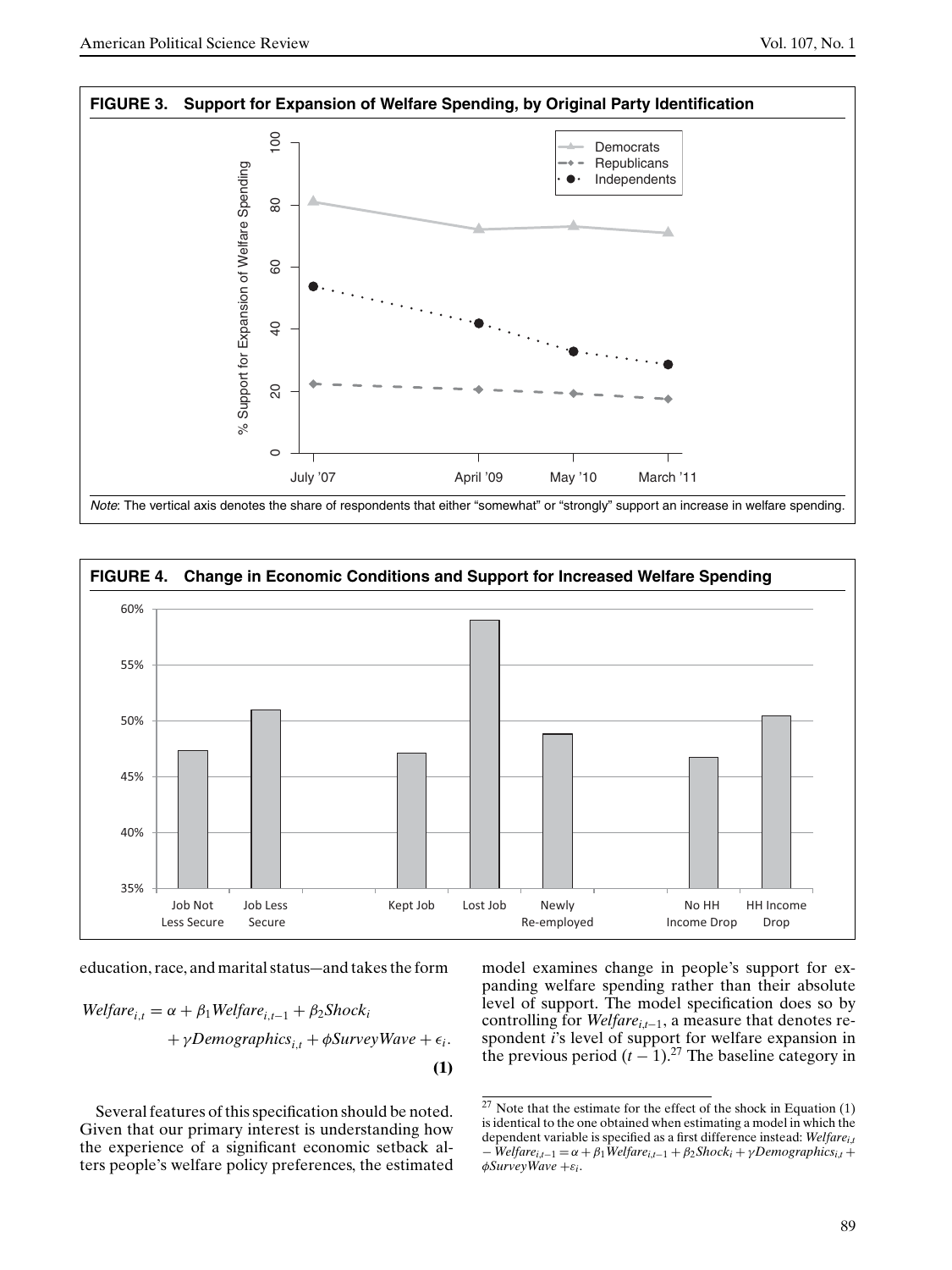|                            | (1)        | (2)        | (3)        | (4)        | (5)        | (6)        |
|----------------------------|------------|------------|------------|------------|------------|------------|
| Lost job                   | $0.095**$  |            |            | $0.094**$  | $0.094**$  | $0.095**$  |
|                            | (0.025)    |            |            | (0.028)    | (0.028)    | (0.028)    |
| Drop in household income   |            | 0.005      |            | $-0.010$   | $-0.010$   | $-0.013$   |
|                            |            | (0.018)    |            | (0.018)    | (0.018)    | (0.018)    |
| Job less secure            |            |            | $0.035*$   | 0.005      | 0.004      | 0.008      |
|                            |            |            | (0.017)    | (0.018)    | (0.018)    | (0.019)    |
| Spouse lost job            |            |            |            |            | 0.056      | 0.051      |
|                            |            |            |            |            | (0.034)    | (0.036)    |
| Prev. attitudes on welfare | $0.592**$  | $0.589**$  | $0.589**$  | $0.592**$  | $0.592**$  | $0.592**$  |
|                            | (0.014)    | (0.014)    | (0.014)    | (0.014)    | (0.014)    | (0.015)    |
| Democrats                  | $0.129**$  | $0.126**$  | $0.126**$  | $0.128**$  | $0.128**$  | $0.127**$  |
|                            | (0.013)    | (0.013)    | (0.013)    | (0.013)    | (0.013)    | (0.013)    |
| Republicans                | $-0.097**$ | $-0.100**$ | $-0.100**$ | $-0.097**$ | $-0.097**$ | $-0.096**$ |
|                            | (0.012)    | (0.012)    | (0.012)    | (0.012)    | (0.012)    | (0.012)    |
| Long-term unemployed       | 0.010      | $-0.002$   | 0.002      | 0.009      | 0.007      | 0.002      |
|                            | (0.020)    | (0.020)    | (0.020)    | (0.020)    | (0.020)    | (0.021)    |
| Newly re-employed          | $-0.013$   | $-0.019$   | $-0.016$   | $-0.013$   | $-0.016$   | $-0.021$   |
|                            | (0.028)    | (0.028)    | (0.028)    | (0.028)    | (0.028)    | (0.029)    |
| Not in labor market        | 0.009      | $-0.007$   | $-0.002$   | 0.008      | 0.008      | 0.006      |
|                            | (0.014)    | (0.013)    | (0.013)    | (0.014)    | (0.014)    | (0.014)    |
| Income (log)               | 0.003      | $-0.002$   | $-0.001$   | 0.003      | 0.002      | 0.001      |
|                            | (0.005)    | (0.005)    | (0.005)    | (0.005)    | (0.005)    | (0.005)    |
| Education                  | $0.006**$  | $0.006**$  | $0.007**$  | $0.006**$  | $0.006**$  | $0.006**$  |
|                            | (0.002)    | (0.002)    | (0.002)    | (0.002)    | (0.002)    | (0.002)    |
| Age                        | 0.000      | 0.000      | 0.000      | 0.000      | 0.000      | 0.000      |
|                            | (0.000)    | (0.000)    | (0.000)    | (0.000)    | (0.000)    | (0.000)    |
| Female                     | 0.004      | 0.002      | 0.003      | 0.004      | 0.004      | 0.003      |
|                            | (0.007)    | (0.007)    | (0.007)    | (0.007)    | (0.007)    | (0.007)    |
| County unemp. rate         |            |            |            |            |            | $-0.005*$  |
|                            |            |            |            |            |            | (0.002)    |
| Constant                   | $0.115**$  | $0.144**$  | $0.138**$  | $0.118**$  | $0.118**$  | $0.520**$  |
|                            | (0.031)    | (0.031)    | (0.031)    | (0.031)    | (0.031)    | (0.051)    |
| <b>Fixed effect</b>        | time       | time       | time       | time       | time       | time*state |
| Observations               | 4,584      | 4,619      | 4,619      | 4,584      | 4,584      | 4,508      |
| R squared                  | 0.646      | 0.644      | 0.644      | 0.646      | 0.647      | 0.661      |

# **TABLE 3. Personal Economic Shocks and Support for Welfare Assistance**

each specification is an individual who was employed both at the time of the previous survey and during the time of the next survey. In each model, the effect of at least one of the three shocks is estimated. The model also includes *Demographics*, a vector of individuallevel characteristics (income, education, gender, and marital status) as well as a set of indicator variables denoting respondents' employment status: *long-term unemployed* is a binary variable that takes the value 1 if the individual was unemployed in both the previous period and the next period of the study, and 0 otherwise; similarly, *newly re-employed* denotes individuals who were unemployed in the previous period and have found employment by the time of the next survey. In

all estimations reported in the article, standard errors are clustered by respondent.

Table 3 presents the results of this estimation. The specification presented in the first column estimates the impact of a loss of a job on the probability of support for increased welfare assistance. It indicates that an individual who recently lost a job is expected to experience, on average, a shift equivalent to about 9.5 points (on a 100 point scale) from their prior stance in the direction of greater support for welfare spending. This change differs quite significantly from the effect associated with being *long-term unemployed*, for which we find only a small, negative and statistically insignificant change in support for welfare assistance. Also notable is the pattern seen in Figure 4, whereby the *newly re-employed* were significantly less likely than recent job losers to support welfare expansion  $(p < 0.01)$ , and on average reported views similar to

In cases where the respondent was not interviewed in the previous wave of the survey, I used the respondent's answer to the welfare policy question in the most recent wave prior to the survey in time *t*.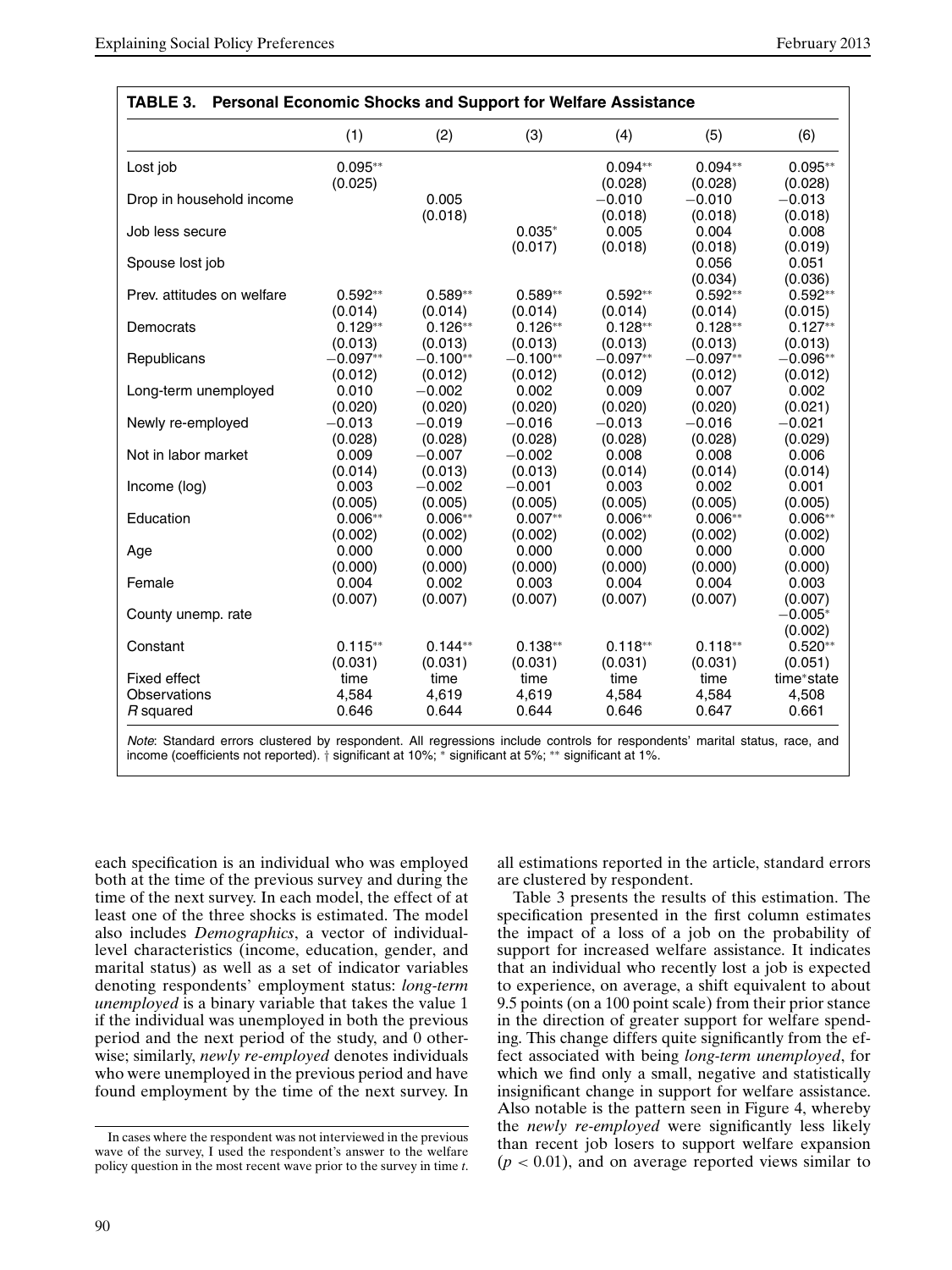individuals who remained employed throughout. This result holds also when one excludes from the category of newly re-employed those individuals who lost their job before the financial crisis broke out.<sup>28</sup> I return to discuss the *newly re-employed* category in greater detail below.

The results also indicate that Democrats were significantly more likely, and Republicans significantly less likely, than Independents to increase their support for welfare expansion. In addition, individuals with higher levels of educational attainment were also more likely to become more pro-welfare.

Column (2) shows that a major drop in household income does not correspond with a large increase in support for welfare spending. The effect associated with the shock is small and the standard errors are a good deal larger ( $\beta_{incomedrop} = 0.005$ ,  $\sigma = 0.018$ ). Furthermore, column (3) indicates that a significant decrease in a respondent's sense of job security is associated with increased support for welfare spending, though the effect is smaller than the effect associated with the loss of a job (substantively, about a fourpoint change). However, when all three shocks are included in the model (column (4)), the effect of job loss is the only one that remains precisely estimated  $(p < 0.01).^{29}$ 

Is the effect of the shock driven solely by concerns about one's own experiences, or do changes in the labor market standing of the other household members matter as well? Column (5) provides a partial answer to this question, showing that the layoff of a spouse is also associated with a fairly sizable effect, equivalent to almost a five-and-half-point increase in probability of support for welfare expansion. Notably though, the effect is smaller than that associated with the loss of one's own job, and also less significant statistically  $(p = 0.101)$ .

Yet while these results indicate that changes in people's economic circumstances can have a sizable impact on their support for welfare assistance, the effect we observe may also be a reflection of the fact that those individuals who experienced the shocks reside in areas more severely hurt by the crisis. If that is the case, the effect we observe may at least partially represent a sociotropic concern about the impact of the crisis on the broader public rather than a response to the personal experience of the setback. To examine this possibility, I re-estimate the same model but add controls for the unemployment rate in the respondents' county at the time each survey was taken, and also include fixed effects for state of residence and year of the survey (state  $\times$  year).

The additional controls should help account for some of the temporal variation in local circumstances. Column (6) presents the results and shows that the estimates are not sensitive to the inclusion of these additional controls for local conditions, as the estimated effects of the economic shocks remain almost unchanged. In fact, controlling for other factors, the coefficient of *county unemployment rate* is negative, indicating that higher unemployment locally is associated with a slight decrease in support for welfare expansion. The evidence thus suggests that the observed increase in support for welfare spending occurs primarily in response to the change in respondents' own circumstances rather than in response to weak economic conditions in their area of residence.<sup>30</sup>

### **Does an Economic Shock Cause a Switching of Views on Welfare?**

The specification in Equation (1) estimated the likelihood of an increase (or decrease) in support for welfare spending along a five-point scale. The specification did not distinguish between a shift within a policy stance (e.g., of someone changing their preference from being "strongly" to "somewhat" opposed to the expansion of welfare spending), and an actual switch across stances (e.g., from being opposed to becoming supportive). To estimate whether the economic shocks had the effect of bringing about an actual switch in policy position, I estimate a probit model that takes the form

 $Pr(Prou^\prime, t = 1) = \beta_1 Wel \frac{f}{f}$  $+ \gamma$ *Demographics*<sub>*i*</sub> +  $\phi$ *SurveyWave* +  $\epsilon$ <sup>*i*</sup> (2)

The dependent variable *ProWelfi*,*<sup>t</sup>* is a binary measure that takes the value 1 if respondent *i* supports expanding welfare provision at time *t*, and 0 otherwise. This specification is thus more demanding—and arguably, more politically meaningful—in that only an actual shift in preferences from nonsupport to support (and vice versa) is estimated.

Table 4 presents the estimated marginal effects. $31$ The results reveal empirical patterns similar to those obtained from the previous estimation. Most notably, the loss of a job is again associated with a sizable and statistically significant effect: an increase of about 24 percentage points in the likelihood of becoming a supporter of greater welfare spending. $32$  The findings regarding the other two shocks are also similar to those observed earlier: a drop in job security is again associated with a notable increase in support for welfare

<sup>28</sup> When re-estimating the analysis with the two groups of newly re-employed as separate categories, i.e., one category consisting of re-employed individuals who were unemployed before the crisis began and the second consisting of re-employed individuals who lost their job during the crisis, one cannot reject the null hypothesis that the coefficients of the two categories are the same. Moreover, both coefficients are significantly different from the estimated effect on the job losers.

<sup>&</sup>lt;sup>29</sup> The effects associated with income drop and job insecurity are not more significant statistically when coded as continuous rather than as binary measures.

 $^{30}$  The results of interest are unchanged when estimating a multilevel model that accounts for the county-level data.

 $31$  In substantive terms, the coefficients are the estimated marginal effect on the probability of a respondent expressing support for increased welfare spending given a unit increase in the value of the predictor variable, while holding all other variables at their sample mean.

<sup>&</sup>lt;sup>32</sup> This classification includes respondents who were either "somewhat" or "strongly" in favor of greater welfare spending.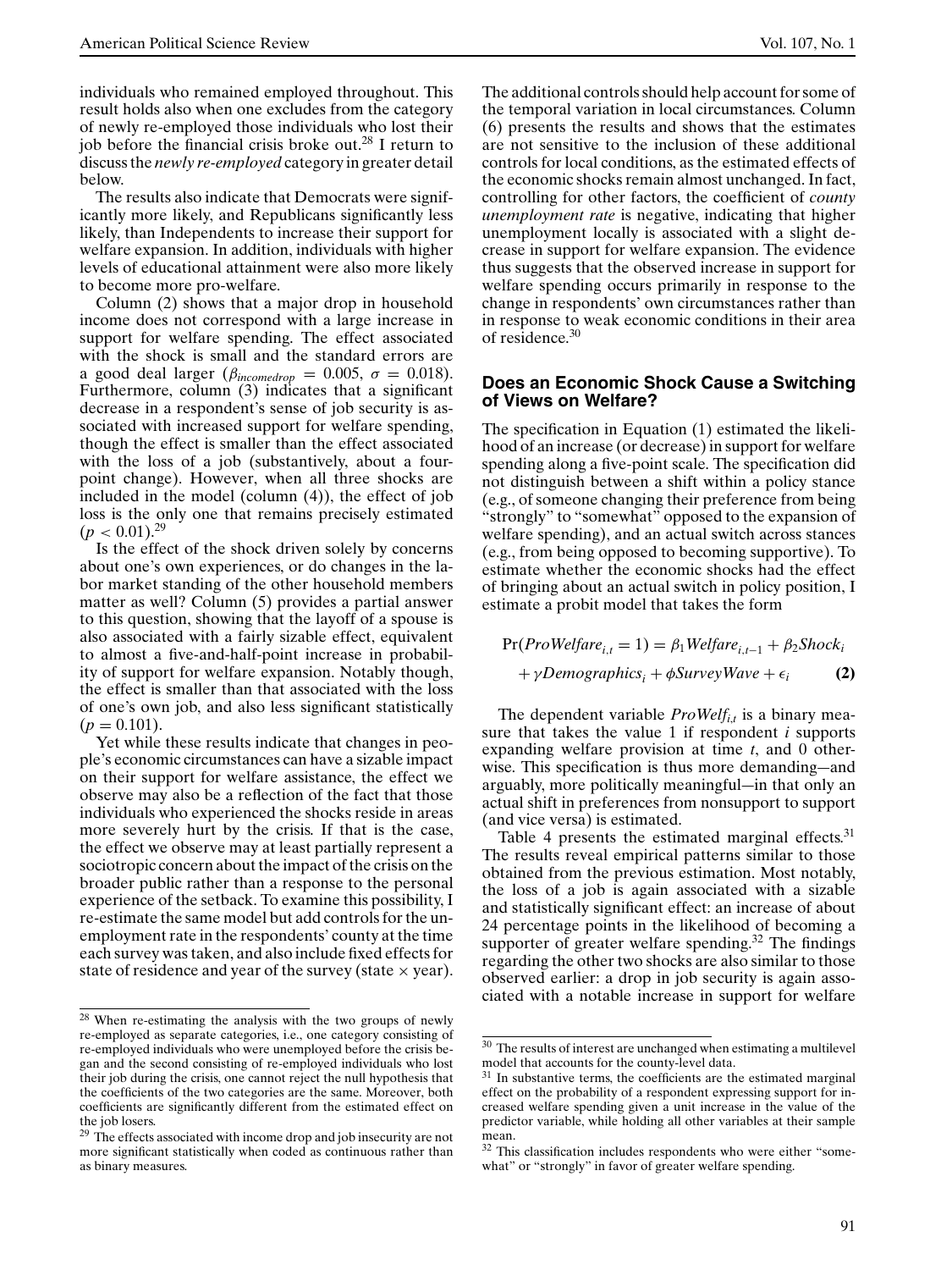|                            | (1)                        | (2)                              | (3)                              | (4)                        | (5)                              | (6)                   |
|----------------------------|----------------------------|----------------------------------|----------------------------------|----------------------------|----------------------------------|-----------------------|
| Lost job                   | $0.239**$                  |                                  |                                  | $0.223**$                  | $0.225**$                        | $0.250**$             |
| Drop in household income   | (0.073)                    | 0.017                            |                                  | (0.078)<br>$-0.019$        | (0.078)<br>$-0.020$              | (0.080)<br>$-0.019$   |
|                            |                            | (0.051)                          |                                  | (0.052)                    | (0.052)                          | (0.054)               |
| Job less secure            |                            |                                  | $0.104*$                         | 0.029                      | 0.025                            | 0.033                 |
|                            |                            |                                  | (0.045)                          | (0.048)                    | (0.048)                          | (0.049)               |
| Spouse lost job            |                            |                                  |                                  |                            | 0.141                            | 0.120                 |
|                            |                            |                                  |                                  |                            | (0.087)                          | (0.091)               |
| Prev. attitudes on welfare | $0.958**$                  | $0.952**$                        | $0.953**$                        | $0.957**$                  | $0.958**$                        | $1.011**$             |
|                            | (0.035)                    | (0.035)                          | (0.035)                          | (0.035)                    | (0.035)                          | (0.037)               |
| Democrats                  | $0.256**$                  | $0.254**$                        | $0.254**$                        | $0.256**$                  | $0.257**$                        | $0.257**$             |
|                            | (0.028)<br>$-0.142**$      | (0.028)<br>$-0.143**$            | (0.028)                          | (0.028)<br>$-0.142**$      | (0.028)                          | (0.030)               |
| Republicans                | (0.029)                    | (0.029)                          | $-0.145**$<br>(0.029)            | (0.029)                    | $-0.141**$<br>(0.029)            | $-0.156**$<br>(0.030) |
| Long term unemployed       | 0.013                      | $-0.017$                         | $-0.005$                         | 0.012                      | 0.006                            | 0.004                 |
|                            | (0.050)                    | (0.050)                          | (0.050)                          | (0.051)                    | (0.051)                          | (0.051)               |
| Newly re-employed          | $-0.091$                   | $-0.107$                         | $-0.097$                         | $-0.091$                   | $-0.095$                         | $-0.100$              |
|                            | (0.069)                    | (0.069)                          | (0.069)                          | (0.069)                    | (0.070)                          | (0.072)               |
| Not in labor market        | 0.032                      | $-0.010$                         | 0.006                            | 0.032                      | 0.031                            | 0.035                 |
|                            | (0.040)                    | (0.039)                          | (0.039)                          | (0.040)                    | (0.040)                          | (0.042)               |
| Income (log)               | 0.014                      | $-0.000$                         | 0.003                            | 0.013                      | 0.012                            | 0.009                 |
|                            | (0.014)                    | (0.014)                          | (0.013)                          | (0.014)                    | (0.014)                          | (0.015)               |
| Education                  | $0.030**$                  | $0.029**$                        | $0.030**$                        | $0.030**$                  | $0.030**$                        | $0.032**$             |
|                            | (0.007)                    | (0.007)                          | (0.007)                          | (0.007)                    | (0.007)                          | (0.007)               |
| Age                        | 0.001                      | 0.001                            | 0.001                            | 0.001                      | 0.001                            | 0.001                 |
| Female                     | (0.001)                    | (0.001)                          | (0.001)                          | (0.001)                    | (0.001)                          | (0.001)<br>$-0.047*$  |
|                            | $-0.035\dagger$<br>(0.021) | $-0.038$ <sup>+</sup><br>(0.021) | $-0.036$ <sup>+</sup><br>(0.021) | $-0.035\dagger$<br>(0.021) | $-0.037$ <sup>+</sup><br>(0.021) | (0.021)               |
| County unemp. rate         |                            |                                  |                                  |                            |                                  | $-0.004$              |
|                            |                            |                                  |                                  |                            |                                  | (0.006)               |
| Fixed effect               | Time                       | Time                             | Time                             | Time                       | Time                             | Time*State            |
| Observations               | 4,584                      | 4,619                            | 4,619                            | 4,584                      | 4,584                            | 4,482                 |
| Pseudo- $R^2$              | 0.456                      | 0.453                            | 0.454                            | 0.456                      | 0.457                            | 0.485                 |

**TABLE 4. Economic Shocks and Transition in Support of Welfare Assistance**

Note: The coefficients of the probit analysis are estimated marginal effects ( $\partial F/\partial xk$ ); that is, the marginal effect on Pr( $y = 1$ ) given a unit increase in the value of the relevant (continuous) regressor  $(xk)$ , holding all other regressors at their respective sample means. Standard errors are clustered by respondent. All regressions include controls for respondents' marital status and race (coefficients not reported). *†* significant at 10%; <sup>∗</sup> significant at 5%; ∗∗ significant at 1%.

spending  $(10.4\%, p < 0.05)$ , while the effect associated with a drop in household income is small and statistically indistinguishable from zero. When controlling for all three shocks in the same estimation (columns (4)– (6)), only the effect associated with a job loss remains significant. As before, the loss of the spouse's job is associated with a sizable effect, however, its magnitude is appreciably smaller (40–50%) than the effect associated with the loss of one's own job and is imprecisely estimated.

Notable again is the fact that the newly re-employed are not more likely (and perhaps even slightly less likely) to support welfare expansion than individuals who remained employed.33 The results also indicate that the newly re-employed are, on average, less supportive of welfare spending than individuals who

just lost their job (difference significant at  $p < 0.01$ ).<sup>34</sup> This result is very much consistent with the "transient change" pattern in Figure 1: a large increase in support for welfare expansion following the experience of the shock followed by a significant drop in support after finding a new job.<sup>35</sup> The most obvious explanation for

<sup>&</sup>lt;sup>33</sup> This result is not significant at conventional levels, though the coefficients for the *newly re-employed* are consistently negative and stable in magnitude in all the different model specifications.

<sup>34</sup> When making this comparison, one pertinent question is whether those who managed to find a new job in the challenging market conditions are different in other respects from those who remained unemployed during the same period of study. A comparison of demographics shows that the two groups do not differ in most criteria (e.g., gender, race, educational attainment). The only statistically significant difference is in the youngest age group (18–34) in which the re-employed are significantly over-represented (24.1% vs. 8.1%). It is therefore unlikely that demographic differences account for the *change* in the attitudes of the newly re-employed. See Table A7 for a full comparison.

<sup>&</sup>lt;sup>35</sup> This drop among the re-employed is more frequent among Republicans than among Democrats (41.3% vs. 20.4%, respectively; this partisan difference drops below statistical significance once accounting for respondents' demographic characteristics).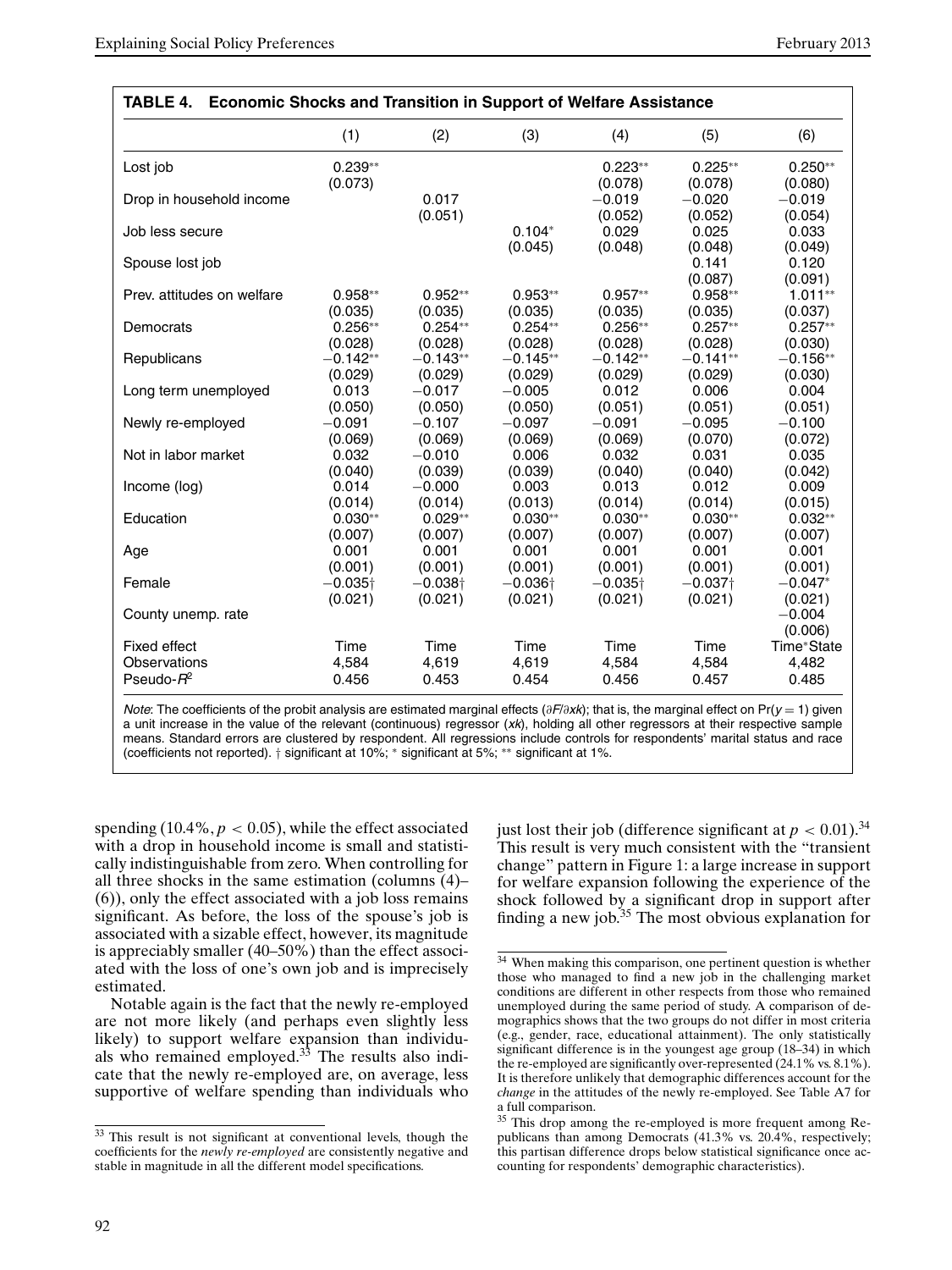| Assistance                          |                                |                                |                                |                                |  |
|-------------------------------------|--------------------------------|--------------------------------|--------------------------------|--------------------------------|--|
|                                     | (1)                            | (2)                            | (3)                            | (4)                            |  |
| Lost job                            | $0.104**$<br>(.033)            | $0.105**$<br>(.033)            | $0.073+$<br>(.04)              | $0.074\dagger$<br>(.04)        |  |
| Newly re-employed                   | 0.021<br>(.033)                | 0.025<br>(.033)                | 0.026<br>(.033)                | 0.027<br>(.034)                |  |
| Laid off in past                    |                                | $-0.012$                       | $-0.014$                       |                                |  |
| Lost job $\times$ laid off in past  |                                | (.01)                          | (.01)<br>0.064<br>(.065)       |                                |  |
| Last layoff: $>10$ yrs              |                                |                                |                                | $-0.012$                       |  |
| Last layoff: 5-10 yrs               |                                |                                |                                | (.012)<br>$-0.011$             |  |
| Last layoff: $<$ 5 yrs              |                                |                                |                                | (.017)<br>$-0.019$<br>(.018)   |  |
| Lost job $*$ last layoff: $>10$ yrs |                                |                                |                                | 0.113                          |  |
| Lost job $*$ last layoff: 5-10 yrs  |                                |                                |                                | (.104)<br>0.009<br>(.061)      |  |
| Lost job $*$ layoff: $<$ 5 yrs      |                                |                                |                                | 0.086                          |  |
| Prev. attitude on welfare           | $0.597**$<br>(.02)             | $0.597**$<br>(.02)             | $0.597**$<br>(.02)             | (.119)<br>$0.595**$<br>(.02)   |  |
| Democrat                            | $0.113**$                      | $0.112**$                      | $0.112**$                      | $0.116**$                      |  |
| Republican                          | (.017)<br>$-0.096**$<br>(.017) | (.017)<br>$-0.097**$<br>(.017) | (.017)<br>$-0.097**$<br>(.017) | (.017)<br>$-0.096**$<br>(.017) |  |
| Constant                            | $0.180**$<br>(.044)            | $0.185**$<br>(.044)            | $0.187**$<br>(.044)            | $0.181**$<br>(.044)            |  |
| $R^2$                               | 2468                           | 2468                           | 2468                           | 2421                           |  |
| Observations                        | 0.631                          | 0.632                          | 0.632                          | 0.632                          |  |

| <b>TABLE 5. Past and Recent History of Job Loss and Support for Welfare</b><br><b>Assistance</b> |  |  |     |     |     |
|--------------------------------------------------------------------------------------------------|--|--|-----|-----|-----|
|                                                                                                  |  |  | (2) | (3) | 74) |

\*\* significant at 1%.

this inverted-U pattern is the myopic self-interest account, yet, as noted earlier, it is not the only possible explanation. The pattern of attitude change may also be a result of a rapid learning process: following a layoff, individuals update their views about the societal advantages of having an expansive welfare system. However, from their experience of searching for a new job, they learn again, this time about the weaknesses of the welfare system (e.g., encourages idleness among others) and consequently become less supportive of welfare spending. If indeed such a learning process underlies the change in attitudes, individuals who had experienced a layoff in the past should exhibit a different pattern of attitude change from those for whom this is the first such experience, since the former had presumably learned from their prior experience of a layoff. Yet that is not what we observe.

The analysis in Table 5 examines whether the loss of a job has a different impact on the welfare preferences of individuals who experienced a layoff in the past than on those who have not had such an experience. Column (1) presents results from the same specification used in the

first column of Table 3.<sup>36</sup> Adding a control in column (2) for a past experience of a layoff indicates that such an experience is not associated with a different attitude on welfare assistance, as the effect of *previously laid off* is statistically indistinguishable from zero. In column (3) the effect of a recent job loss is interacted with the past experience of a layoff, and again the results show no empirical relationship between previous layoffs and change in voters' current welfare attitudes. Finally, in column (4) I examine whether the timing of the previous layoff event, when interacted with experiencing a new job loss, is associated with a different effect on respondents' welfare attitudes. The fact that none of the relevant coefficients even approaches statistical significance indicates that a past history of a layoff has no discernible effect on changes in respondents' attitudes. This seems, *prima facie*, as fairly strong evidence

<sup>36</sup> The number of observations in this analysis is smaller than in Table 3 because only the first wave of the study included a question asking respondents whether they ever experienced a layoff, and when the last layoff occurred.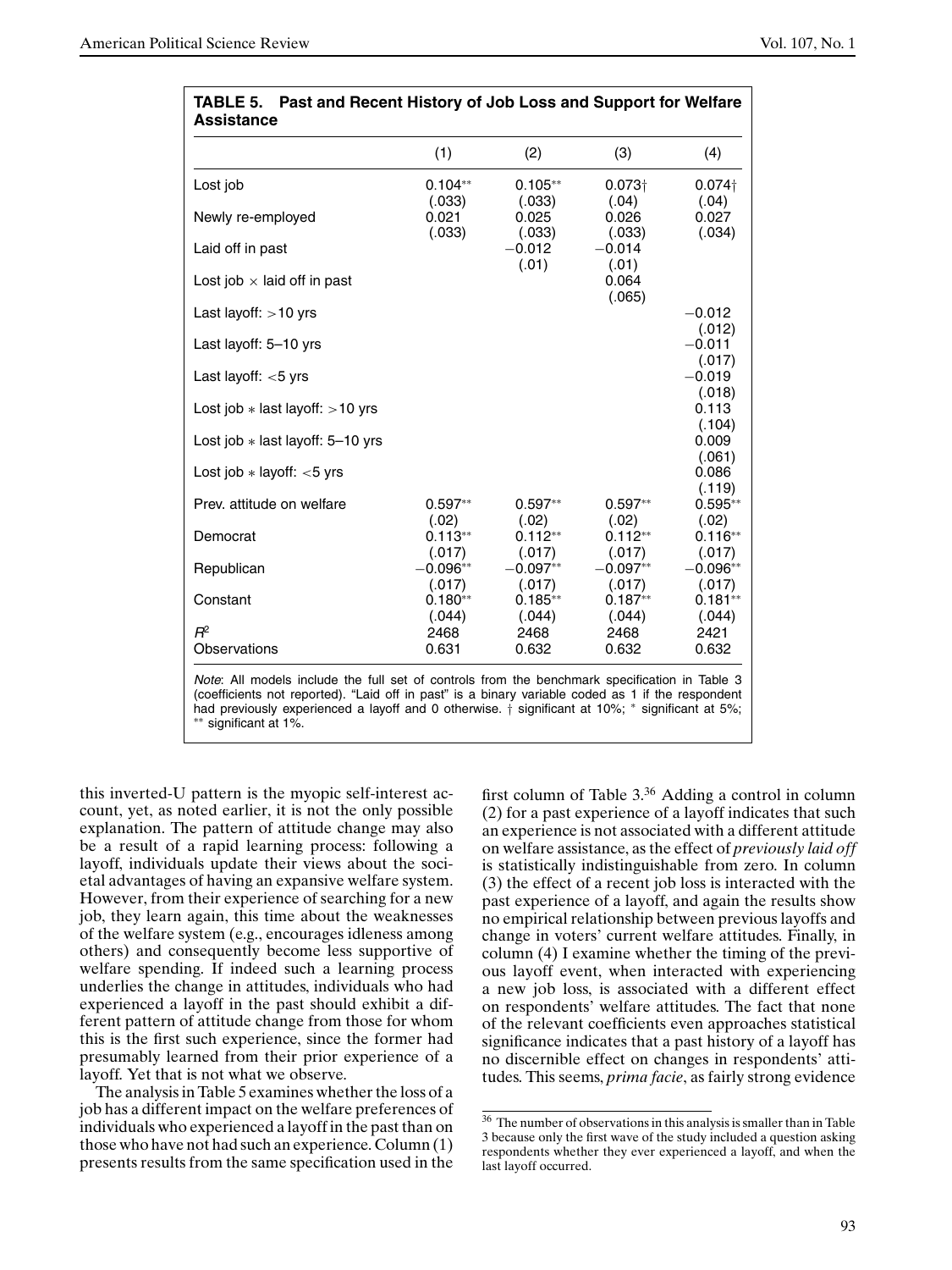|                                  | Dependent Variable  |                          |                           |                             |                    |                          |                           |  |
|----------------------------------|---------------------|--------------------------|---------------------------|-----------------------------|--------------------|--------------------------|---------------------------|--|
|                                  | Welfare<br>(1)      | Global<br>Warming<br>(2) | American<br>Values<br>(3) | National<br>Security<br>(4) | Job<br>Loss<br>(5) | Drop in<br>Income<br>(6) | Job Less<br>Secure<br>(7) |  |
| Lost job                         | $0.239**$<br>(.073) | $-0.023$<br>(.078)       | $-0.044$<br>(.057)        | $-0.009$<br>(.008)          |                    |                          |                           |  |
| Pro welfare $(t-1)$              | $0.958**$<br>(.035) |                          |                           |                             | $-0.004$<br>(.006) | $-0.002$<br>(.009)       | $-0.007$<br>(.01)         |  |
| Environmental protection $(t-1)$ |                     | 1.288**<br>(.054)        |                           |                             |                    |                          |                           |  |
| American values $(t-1)$          |                     |                          | $0.972**$<br>(.034)       |                             |                    |                          |                           |  |
| National security $(t-1)$        |                     |                          |                           | $1.04**$<br>(.014)          |                    |                          |                           |  |
| Observations                     | 4584                | 4521                     | 4508                      | 4573                        | 4829               | 4863                     | 4861                      |  |
| Pseudo- $R^2$                    | 0.456               | 0.595                    | 0.381                     | 0.289                       | 0.066              | 0.055                    | 0.064                     |  |

**TABLE 6. Placebo Specifications and Tests for Reverse Causality**

Note: The coefficients of the probit analysis are estimated marginal effects (∂F/∂xk). All regressions include all controls for respondents' marital status, race, education level, and income, and fixed effects for survey wave (coefficients not reported). Standard errors clustered by respondent. Columns (1)–(4) also control for respondents' employment status. † significant at 10%; \* significant at 5%; \*\*<br>\*\* significant at 1%.

against the alternative explanation that attributes the transient change in attitudes to a "learning" process in the sense described earlier.<sup>37</sup>

### **Robustness: Placebo Specifications and Reverse Causality**

Is the adverse change in individuals' economic standing the cause of the shift in their welfare preferences? The use of panel data tracking individuals over time, rather than reliance on a single snapshot of cross-sectional data, means that concerns about unobservable variables accounting for the changes in preferences are significantly diminished. To further increase confidence in the identification strategy, this section subjects the main result to two additional tests. In the first, I look at whether job loss is associated with a shift in voters' preferences on other policy issues; the expectation is that in domains unrelated to economic policy, the trend of change in the preferences of the harmed individuals would not deviate significantly from those who were unharmed. To examine whether this was the case, I exploit the fact that respondents were repeatedly asked in subsequent surveys a set of questions on other policy domains. I then estimate the same specification as in Equation (2) but with a different dependent variable: instead of analyzing the change in respondents' attitudes on welfare policy, I estimate respondents' attitudes on far-removed topics—global warming, cultural values and border security (see the

 $37$  The pattern of transient change observed here is very different from the effect that Erikson and Stoker (2011) report with respect to a different random shock to self-interest , namely the drawing of a low number in the lottery for the Vietnam war draft. In that case, the authors find that the change in political views was remarkably enduring, in some cases lasting over several decades.

Online Appendix for exact wording of questions). As before, all estimations also include as a regressor the respondent's answer to the same question as recorded in the previous interview.

Table 6 reports the coefficients pertaining to the parameters of interest. Entries in the top row denote the marginal effect of a job loss on respondents' policy stance. In the first column the dependent variable is the same as in column (1) of Table 4, namely support for expansion of welfare spending. As we have seen before, job loss is associated with almost a 24-percentagepoint increase in the likelihood of having a pro-welfare stance, an effect that is highly significant in statistical terms. In contrast, columns  $(2)$ – $(4)$  show that job loss is not associated with any meaningful change in views on the importance of dealing with global warming, with protecting American values from foreign cultural influences, or with the perceived importance of border protection from security threats. In sum, this analysis indicates that job loss is associated with a major change in respondents' preferences only in a policy domain directly related to the economic setback experienced by the individual but not with corresponding changes in any of the other policy areas.<sup>38</sup>

A second informative robustness test examines the possibility of a reverse causal relationship, namely that people's prior welfare preferences reflect the expectation of confronting in the future a serious economic setback. To test for this possibility, the dependent variable in columns  $(5)-(7)$  is the experience of the shock (coded as a 1 if experienced the shock and 0 otherwise). The results indicate that respondents' views on welfare assistance in the preceding period were not associated

<sup>&</sup>lt;sup>38</sup> The results of the placebo tests also help address the possibility that the study's findings are simply an artifact of measurement error.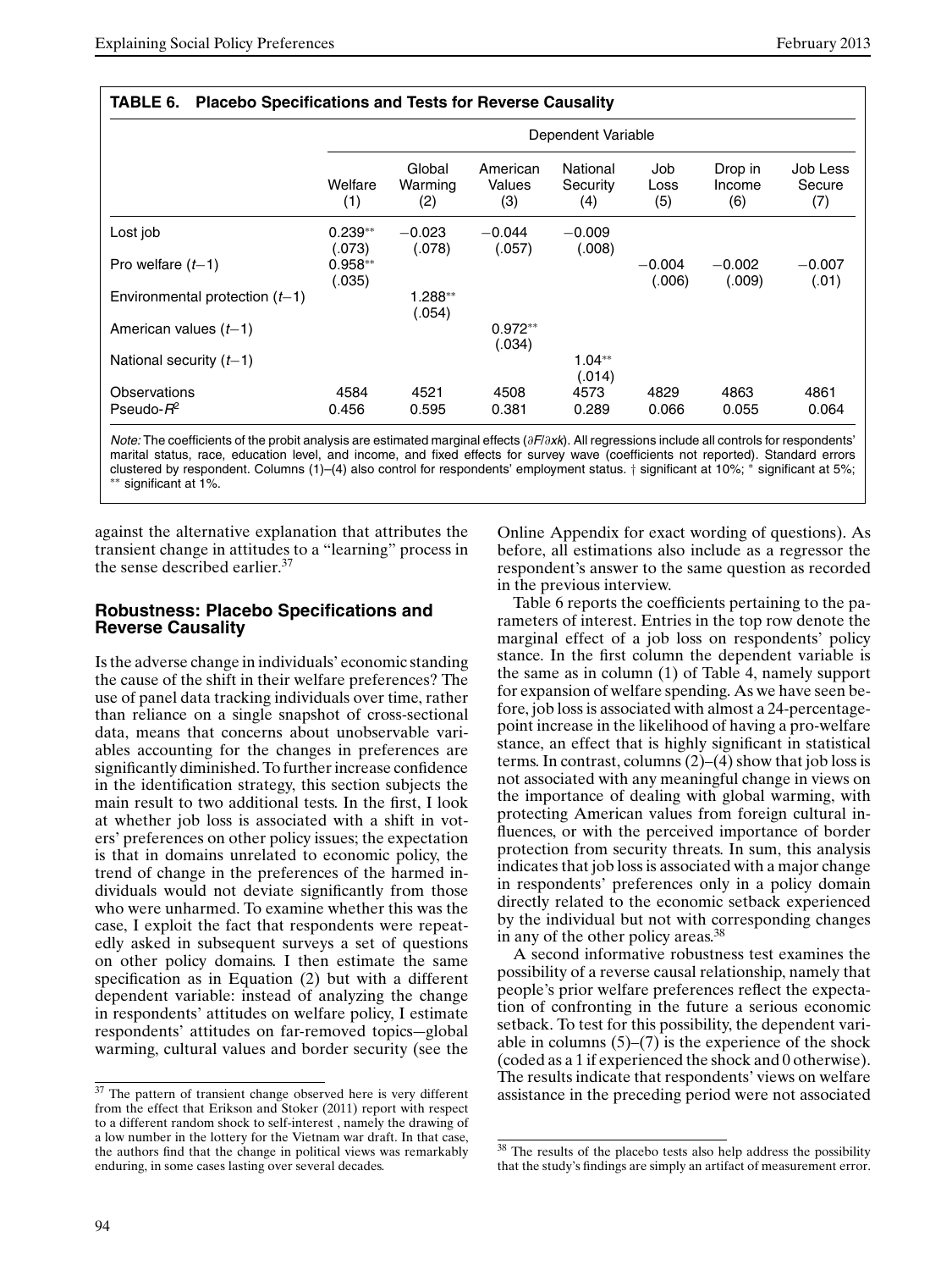**TABLE 7. The Impact of Economic Shocks on the Welfare Policy Preferences of Different Partisans**

|                                     | (1)                              | (2)                   | (3)                   | (4)                              | (5)                     |
|-------------------------------------|----------------------------------|-----------------------|-----------------------|----------------------------------|-------------------------|
| Democrat                            | $0.262**$<br>(0.029)             | $0.262**$<br>(0.029)  | $0.256**$<br>(0.029)  | $0.264**$<br>(0.030)             | $0.263**$<br>(0.031)    |
| Republican                          | $-0.145**$<br>(0.029)            | $-0.149**$<br>(0.029) | $-0.152**$<br>(0.030) | $-0.153**$<br>(0.030)            | $-0.172**$<br>(0.031)   |
| Lost job                            | $0.308**$<br>(0.114)             |                       |                       | $0.353*$<br>(0.140)              | $0.547**$<br>(0.152)    |
| Lost job $\times$ Democrat          | $-0.271$ <sup>+</sup><br>(0.143) |                       |                       | $-0.286$ <sup>+</sup><br>(0.168) | $-0.442*$<br>(0.181)    |
| Lost job $\times$ Republican        | 0.094<br>(0.144)                 |                       |                       | $-0.022$<br>(0.175)              | $-0.277$<br>(0.186)     |
| Drop in income                      |                                  | 0.052<br>(0.100)      |                       | 0.029<br>(0.108)                 | 0.004<br>(0.110)        |
| Drop in income $\times$ Democrat    |                                  | $-0.172$<br>(0.112)   |                       | $-0.156$<br>(0.118)              | $-0.152$<br>(0.121)     |
| Drop in Income $\times$ Republican  |                                  | 0.143<br>(0.124)      |                       | 0.099<br>(0.132)                 | 0.166<br>(0.137)        |
| Job less secure                     |                                  |                       | 0.082<br>(0.088)      | $-0.070$<br>(0.107)              | $-0.129$<br>(0.118)     |
| Job less secure $\times$ Democrat   |                                  |                       | $-0.051$<br>(0.107)   | 0.098<br>(0.127)                 | 0.167<br>(0.137)        |
| Job Less Secure $\times$ Republican |                                  |                       | 0.106<br>(0.109)      | 0.104<br>(0.129)                 | 0.195<br>(0.140)        |
| <b>Fixed Effects</b>                | Time                             | Time                  | Time                  | Time                             | State <sub>*</sub> Time |
| Observations                        | 4584                             | 4619                  | 4619                  | 4584                             | 4560                    |
| Pseudo- $R^2$                       | 0.458                            | 0.455                 | 0.455                 | 0.46                             | 0.486                   |

Note: Dependent variable is a binary measure of support for expanding welfare assistance to the needy and the unemployed. The coefficients of the probit analysis are estimated marginal effects ( $\partial F/\partial xk$ ), holding all other regressors at their respective sample means. Baseline (omitted) category is Independents who did not experience the shock. Standard errors clustered by respondent. All models include the full set of control variables used in the benchmark specification (coefficients not reported). *†* significant at 10%; <sup>∗</sup> significant at 5%; ∗∗ significant at 1%.

with the experience of any of the shocks in the subsequent period, alleviating the concern that welfare preferences are entirely endogenous to the anticipation of an economic shock.

### **PRIOR IDEOLOGY AND RESPONSES TO AN ECONOMIC SHOCK**

Having demonstrated that a change in people's economic circumstances brings about a subsequent change in their attitudes on welfare assistance, the remainder of the analysis explores the degree to which voters' response to the experience of a personal economic shock varies as a function of their prior ideological dispositions. To do so, I estimate a similar model as in Equation (2), yet this time the experience of the shock is interacted with the original partisan affiliation respondents reported in their first wave of interviews.

The estimated marginal effects presented in Table 7 reveal several findings: first, we see that the impact of job loss on welfare preferences is appreciably smaller among Democrats than among Republicans and Independents (the omitted category). Whereas *job loss* is associated with a 40.2-percentage-point increase in the probability of support of welfare expansion among Republicans ( $p < 0.001$ ), the effect is only 3.7 percentage points among Democrats, and statistically indistinguishable from zero. A second notable result is that a drop in household income is associated with a heterogeneous effect on different partisans. Whereas the previous analysis found no significant effect of an income drop on the preferences of the population as whole, column (2) shows that among Republicans it is associated with a large increase in support for welfare spending of 19 percentage points  $(p < 0.05)$ , while among Democrats the effect is smaller and negative. Finally, we see in column (3) that growing job insecurity is associated with a larger positive impact on Republicans and Independents than on Democrats (18.7%, 8.2%, and 3.0%, respectively). This gap between Democrats and Republicans is also highly significant in statistical terms.<sup>39</sup> The final two specifications control for all shocks together, interacted with partisan identification.

<sup>&</sup>lt;sup>39</sup> These partisan differences in the impact of the shocks are observed also in the unconditional comparisons. For example, support among Republican job losers is 19 percentage points higher than among the Republicans who remained employed, while the same gap among Democrats is only 4 percentage points. A similar trend of stronger effects of the shocks on the preferences of right-of-center voters, albeit smaller in magnitude, is seen also with respect to drop in income and increased job insecurity (see Table A5 for complete results).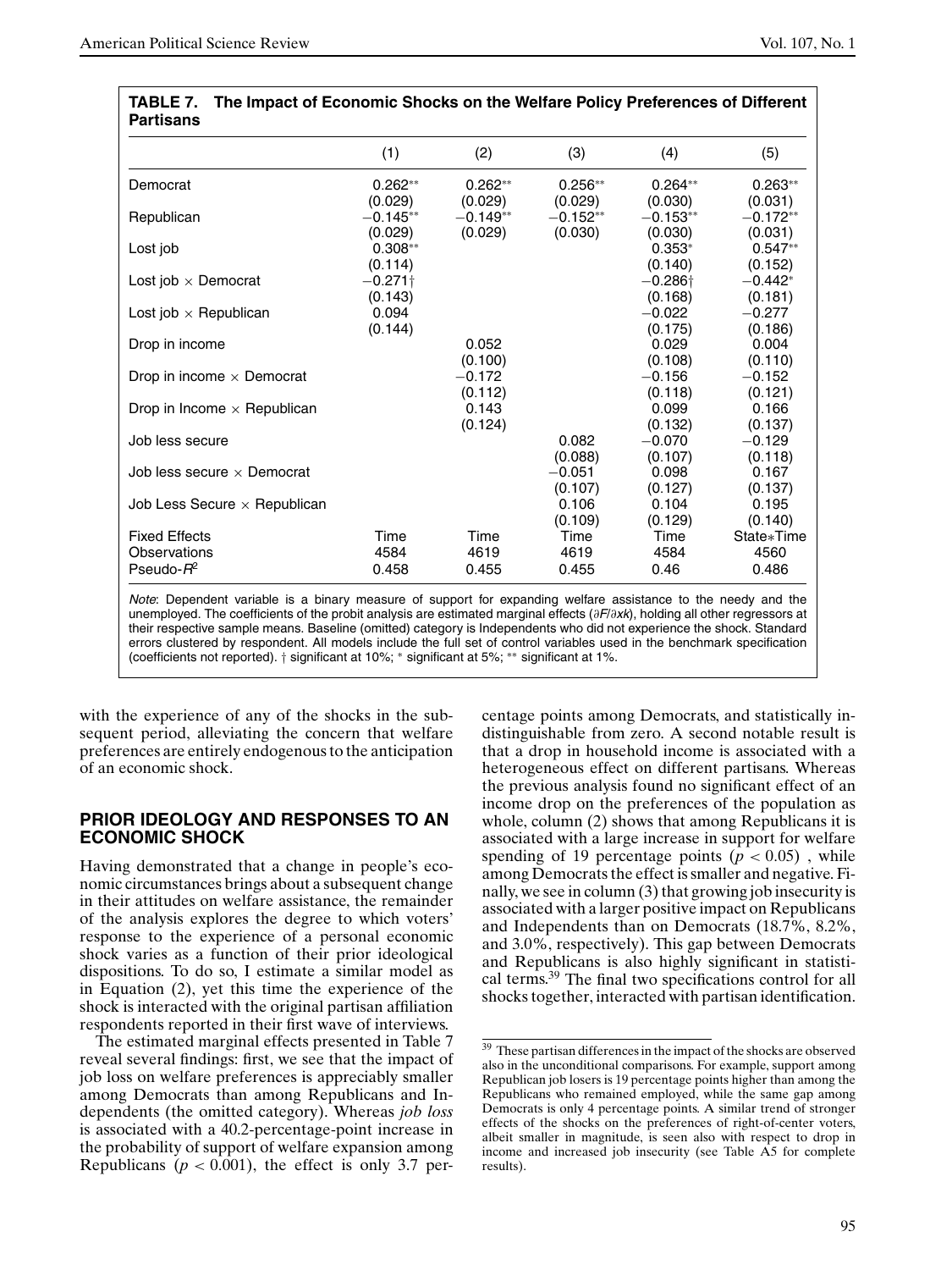

**FIGURE 5. Probability of support for expansion of welfare spending, by exposure to economic**

Here we see again that all three shocks have a larger impact on Republicans than on Democrats, although the effects for income drop and job insecurity are substantively smaller.<sup>40</sup>

It is not *ex ante* obvious why the impact of economic shocks on the welfare preferences of right-of-center voters is more significant. One possible explanation might be that Republicans and Democrats differ in terms of other personal characteristics, which may then account for the different responses to economic setbacks. To assess the merits of this explanation, I reestimate Equation (2) separately for voters of each party. This is akin to interacting party identification with each individual characteristic in the model. The results of this estimation are presented graphically in Figure 5, which shows the probability of a shift in support for greater welfare assistance as a function of respondents' initial partisan affiliation. $41$  The horizontal axis in each of the charts denotes the level of support for welfare expansion that respondents reported in the previous survey; the vertical axis presents the probability of support for welfare expansion in the subsequent survey. The continuous lines refer to individuals who experienced an economic shock in the period of study and the dashed lines refer to individuals who did not.

The main pattern that the graph illustrates is that the welfare preferences of Republicans harmed by the shocks diverged more sharply from the preferences of their unaffected Republican counterparts than was the case among Democrats. Among the latter, the policy preferences of the individuals who experienced the shock remained very similar to those who did not.<sup>42</sup> In other words, controlling for differences in the individual characteristics of Democrats and Republicans does not account for the divergence in how partisans' preferences shift in response to a shock.

A second explanation for the variation in partisan responses might be that the Republicans and

<sup>40</sup> When accounting for the "main effect" and the interaction, the estimated effect of income drop on Republicans is  $17.0\%$  ( $p = 0.04$ ) and a statistically insignificant 6.7% for job insecurity, as compared

to a 26.9% change  $(p = 0.02)$  in response to job loss.<br><sup>41</sup> The model generating the results reported in Figure 5 is  $Pr(ProuWelfare_{i,t} = 1) = \beta_1 Welfare_{i,t-1} + \beta_2 Shock_i + \gamma Demographic_i$  $+ \varepsilon_i$ . Estimating the model with a continuous measure for prior

welfare preferences or using dummy variables for each category of welfare support produces almost identical results in both substantive and statistical terms.

 $42$  The difference in attitudes between those adversely affected and those not are statistically significant among Republicans (for all three shocks) but not among Democrats.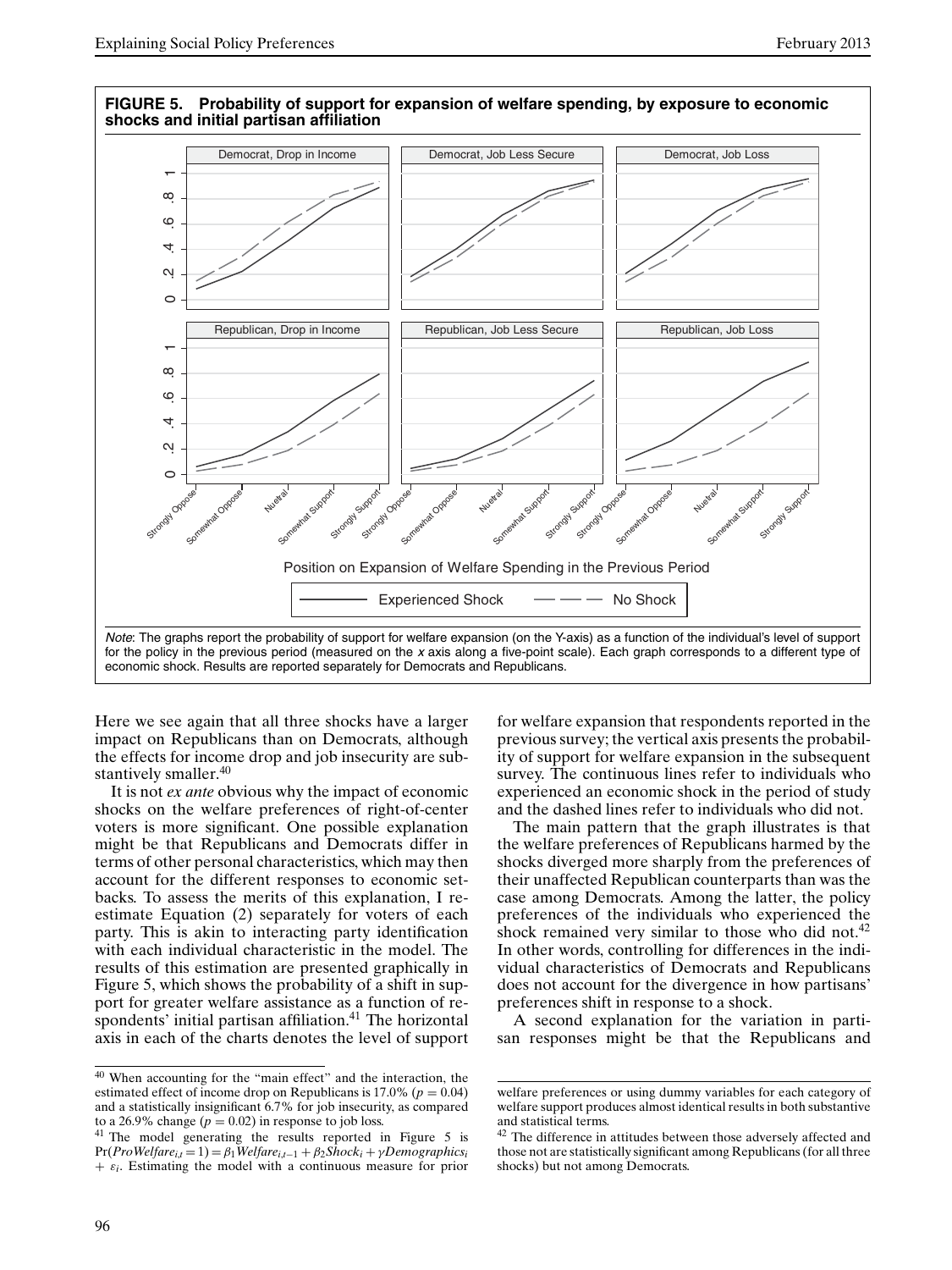|                       | TABLE 8. Economic Shocks and Support for Welfare Expansion Using Propensity |
|-----------------------|-----------------------------------------------------------------------------|
| <b>Score Matching</b> |                                                                             |

| Party ID (2007)                                           |                                               | Difference in Support<br>for Expansion |                                 |                                           | Difference in Probability of Increased<br><b>Support for Expansion</b> |                               |  |
|-----------------------------------------------------------|-----------------------------------------------|----------------------------------------|---------------------------------|-------------------------------------------|------------------------------------------------------------------------|-------------------------------|--|
|                                                           | Job<br>Loss                                   | Income<br>Drop                         | Job Less<br>Secure              | Job<br>Loss                               | Income<br>Drop                                                         | Job Less<br>Secure            |  |
| Democrats<br>Republicans<br>Independents<br>All partisans | $3.4\%$<br>$21.8\%**$<br>22.8%+<br>$10.5\%$ * | $-4.4%$<br>11.9%<br>10.5%<br>$-2.5%$   | 1.8%<br>5.3%<br>$-7.8%$<br>1.4% | 11.8%<br>$23.4\%**$<br>23.8%<br>$14.9%$ * | $0.0\%$<br>5.6%<br>$-6.2%$<br>4.7%                                     | 11.3%<br>0.6%<br>3.6%<br>5.7% |  |

Note: Entries are based on comparisons using propensity score matching. Matching was done on respondents' previous preferences on welfare, education, gender, age, marital status, race, and previous level of job security. In the left-hand panel (columns 1-3) entries denote the difference in the *probability of support* for welfare expansion between partisans that experienced the economic shocks and their counterparts who did not. In the panel on the right (columns 4–6) the dependent variable is a binary indicator denoting whether the individual became more in favor of expanded welfare spending or not. Entries denote the difference in the probability of increased support among partisans that experienced the shock and their counterparts who did not. Figures in the right-hand panel are based on matched comparisons only among individuals who did not "strongly support" welfare expansion in the previous period. Calculations estimated separately by partisan affiliation. *†* significant at 10%; ∗ significant at 5%; ∗∗ significant at 1%.

Democrats that were harmed—rather than Republicans and Democrats in general—differ in terms of key characteristics which account for the different attitudinal responses to the experience of the shock. Figure A1 compares the characteristics of the different partisans that lost their job during the period when the four surveys were conducted. The graphs show quite clearly that while the job losers were similar across partisan groups in terms of age and confidence in their labor market prospects, Democrats who lost their job tended to be slightly poorer and less educated than their Republican counterparts. Do *these* differences account for the different shifts in welfare attitudes among the job losers in the two partisan camps?

To explore this possibility, I use propensity score matching to estimate the responses of the different partisans who lost their job. The matching exercise seeks to identify the closest replicate among the control group units of each "treated" unit. For example, I compare the welfare policy views of a job loser to the preferences of those individuals who were most similar on a host of other relevant dimensions, but who remained employed throughout the period.<sup>43</sup> By comparing the average difference in the welfare preferences of the treated and the matched group, one obtains an unbiased estimate of the average effect of the treatment.<sup>44</sup>

The left panel of Table 8 reports the results of this comparison. Columns  $(1)$ – $(3)$  present the net change associated with each economic shock, by respondents'

partisan affiliation in the first wave. While the magnitudes of the estimates shift somewhat, the same pattern emerges as in the previous analyses: Republicans and Independents were much more likely to increase their support for welfare assistance in response to experiencing an economic shock than their partisan counterparts who did not. In contrast, the differences among Democrats are small in magnitude and statistically insignificant. These results indicate that the differences in the partisan responses to the experience of a major economic setback are not simply a reflection of the individual characteristics of the harmed Republicans, Independents, and Democrats.

The final explanation I assess empirically for the difference in partisan responses is the presence of a "ceiling effect": since most Democrats were in favor of welfare expansion even prior to the crisis while Republicans were not (81% versus 22%), the latter had more "room" to move in the direction of greater support for welfare assistance. To explore this possibility, I carry out a second matching exercise in which the dependent variable is an increase in support for welfare expansion (1) versus no increase (0). However, in this analysis I limit the sample to those individuals who did not "strongly support" welfare expansion in the previous period, i.e., the sample now includes only those respondents who could potentially increase their stated support for welfare expansion.<sup>45</sup> The results of this analysis, reported in columns (4)–(6), provide some support for this explanation, indicating that the probability of increased support for welfare expansion was indeed less divergent across partisan lines

<sup>&</sup>lt;sup>43</sup> The propensity scores are generated by matching the treatment and control groups along demographic characteristics as well as by respondents' welfare preferences and self-reported job security in the previous period.

<sup>44</sup> This method also has the advantage of relaxing the strong functional form assumptions associated with the probit regressions presented earlier. This advantage, however, comes at the cost of lower efficiency of the estimates.

<sup>45</sup> The analysis thus excludes 46% of Democrats who kept their job and 47% of the Democrats who lost their job in the subsequent period. The corresponding figure among Republicans is 4% among both job keepers and job losers. Obviously, the results of this exercise should be treated with caution, as the exclusion of the "strong supporters" of welfare introduces selection bias.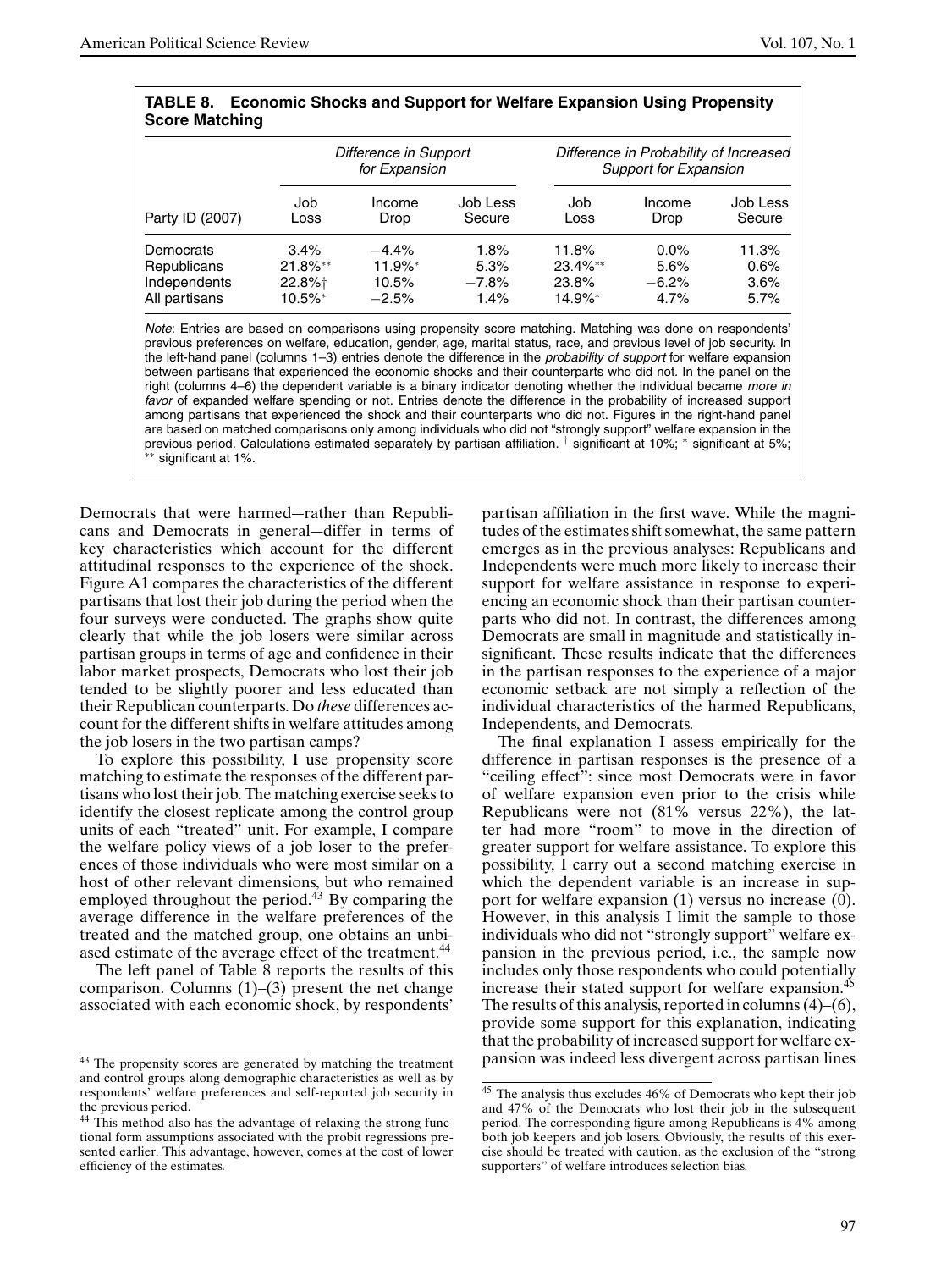once accounting for the ceiling effect. For example, the effect of a job loss on Republicans is now only about twice the effect on Democrats (compared to a sixfold difference in the analysis on the left panel). Furthermore, job insecurity is now associated with an even larger impact on Democrats. These patterns suggest that the ceiling effect accounts for some of the partisan difference in responses to the shocks. Nonetheless, a nontrivial share of the variation remains unexplained. In the concluding section, I discuss other potential avenues for explaining this remaining difference in the partisan responses to the shocks.

### **DISCUSSION**

This study provides compelling evidence of the strong impact of personal economic circumstances, particularly the loss of employment, on individuals' preferences on welfare spending. Beyond documenting and quantifying this significant causal effect, the analysis reveals an inverted U-like shape in the pattern of support for welfare expansion: rising sharply following the loss of a job, but dropping back down as the employment situation improves. Finally, the results show an asymmetry in the partisan response to the economic shocks: a worsening personal economic standing has had a large impact on the attitudes of voters on the right and center, but a much weaker effect on voters on the left.

Earlier in the article I described a set of theoretical accounts pertaining to the link between political ideology, economic interests and attitudes on social policy, and sketched out their divergent predictions regarding the impact that changes in economic fortunes would have on voters' welfare preferences. The pattern of a transient change in attitudes that mirrors the changes in individuals' labor market standing is very much consistent with the predictions of a self-interested account of myopic welfare preferences. Furthermore, the analysis also offered evidence that this pattern of attitude change is most likely not a result of an ongoing learning process, perhaps the most plausible alternative explanation.

Nonetheless, it would be misguided to interpret the findings of this study as indicating that voters' welfare policy preferences are simply a function of self-interested considerations; such an interpretation ignores a set of the findings that, taken together, suggest otherwise. First and as noted, the data reveal a significant partisan difference in the extent to which attitudes change in response to common shocks. Second, despite the dramatic changes in people's economic fortunes during the years of the crisis, a large majority still maintained their prior views on welfare policy. And finally, even among Republican job losers, a group whose support for welfare expansion rose to a rate 2.5 times greater than their co-partisans who remained employed (32% versus 13%), approximately two-thirds still did not support increased spending on welfare assistance. In fact, support for welfare expansion among Republicans who lost their jobs remained about 45 percentage points lower than among Democrats who stayed employed throughout the period. The accumulation of these findings clearly indicates that there is more to preferences on welfare policy than mere self-interest; prior ideological commitments remain an important factor in any account of voters' policy stance on this issue, even in conditions of great economic turmoil.

Going forward, the findings point to a somewhat different theoretical approach from those currently prominent in the literature on welfare policy preferences. Rather than focusing on a single source of influence (economic interest or ideological disposition), or conceiving of one as simply conditioning the other, the two forces can most usefully be thought of as continuous influences, but as having varying impacts over time, depending on the changing circumstances. For example, the evidence suggests that the relative influence of ideological considerations decreases in times when people face major economic concerns, in which case selfish material considerations gain prominence and lead to attitude change among some. Crucially, the temporal variation in the relative influence of each type of consideration is not random, but rather appears to follow a theoretically predictable pattern. A promising avenue for subsequent research would therefore be to accept the ongoing presence of multiple, at times conflicting influences on people's welfare preferences, and focus on identifying the conditions and timing under which one form of influence gains relative preeminence over the others.<sup>46</sup>

As noted, the results of the analysis reveal a difference in the way the economic set-backs affected the attitudes of voters across the political spectrum. This partisan gap is shown to be only partially accounted for by a "ceiling effect," and controlling for demographic differences does not eliminate the observed partisan gap either. More research is needed to fully explain the factors underlying this pattern of partisan difference. Yet to advance this undertaking, I wish to briefly outline two other explanations that cannot be tested convincingly with the data I have and which strike me as worthy of further examination.

The first holds that partisans who are willing to explicitly depart from a widely shared party stance on a central issue *x* are likely to (i) hold stronger-thanaverage views about that issue, $47$  and (ii) support the party due to its position on some other important dimension or due to a longstanding emotional tie (e.g., the party their parents traditionally support). In other words, their partisan affiliation is maintained *despite* the party's position on issue *x*. For example, some voters might have a clear stance against increased welfare spending, but nonetheless support the Democratic Party because of its position on other issues such as gay rights or environmental protection. Thus, the small minority of Democrats that were, to begin with, opposed to welfare expansion perhaps represents a hard

<sup>46</sup> The reception-acceptance model (Zaller 1992) offers the clearest example of a framework that allows for such temporal dynamics in attitude change.

<sup>&</sup>lt;sup>47</sup> Otherwise, they would likely be drawn to the party line.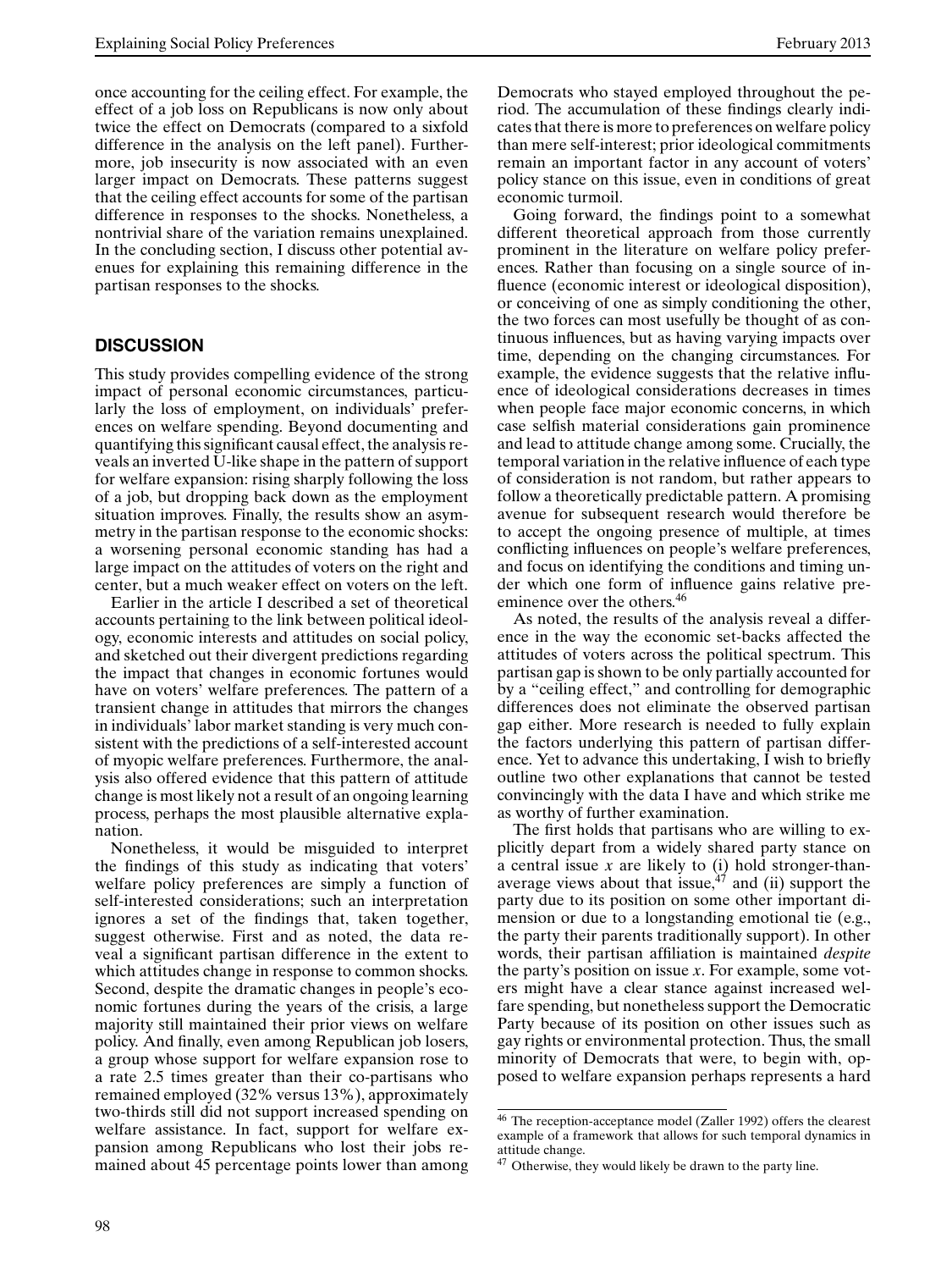"core" whose views on this issue are less malleable. If that is the case, it could help explain why those individuals exhibited only a small change in attitudes on welfare policy following a worsening in their personal circumstances. A second explanation builds on the literature on government learning, which argues that policy change typically follows strong external stimuli in the form of disaster or major failures of existing policy (Birkland 1997; Heclo 1974). Smaller failures, in contrast, are argued to instigate less reconsideration and therefore produce little or no change. Since right wing voters, as noted earlier, often attribute the economic fortunes of individuals to their own doings rather than to external forces (e.g., Alesina and La Ferrara 2005; Evans 1997), it stands to reason that an economic shock such as being laid off represents a sharper contrast to (or "failure" of) prior beliefs for a voter on the right. Such contrast, if it brings about a more serious reassessment of one's prior political position, might help account for why a greater change in views was registered among voters on the right.

Shortly after the eruption of the crisis, and with looming elections in the U.S., an editorial of the Wall Street Journal warned of "a period of unchecked left-wing ascendancy" and lamented that "the current financial panic may give today's left another pretext to return to those heydays of welfare-state liberalism."48 That forecast, which some dreaded and others hoped for,

was soon belied when two years later the Republicans won a resounding victory in the midterm elections, in part due to the Tea Party's vocal campaign against "big government" and "out-of-control" social spending. The results of this study help explain why, despite the meltdown of the financial system and the hardships it inflicted on millions, the Great Recession did not bring about that transformative shift of policies to the left. For one, the uneven impact of the crisis meant a sharp bifurcation in sentiment between the narrower constituency who personally experienced a major economic setback and the broader population that did not. Whereas support for greater government spending on welfare assistance increased among the former, it actually decreased among the rest of the population. Second, prior ideological commitments were not simply thrown by the wayside; rather, they remained a strong dividing line separating support and opposition to an expanded welfare system. Finally, even among those directly hurt by the crisis, the pro-welfare shift seems to have been fairly short-lived, dissipating as personal circumstances improved. In other words, a broad leftward shift in the electorate's preferences simply did not take place. Thus, if change in U.S. social policy will depend on a strong popular demand, it seems fair to conclude that a return to the "heydays of welfare-state liberalism" is probably not much closer today than it was in the more prosperous years before the crisis erupted.

<sup>48</sup> *Wall Street Journal*, 10/17/2008.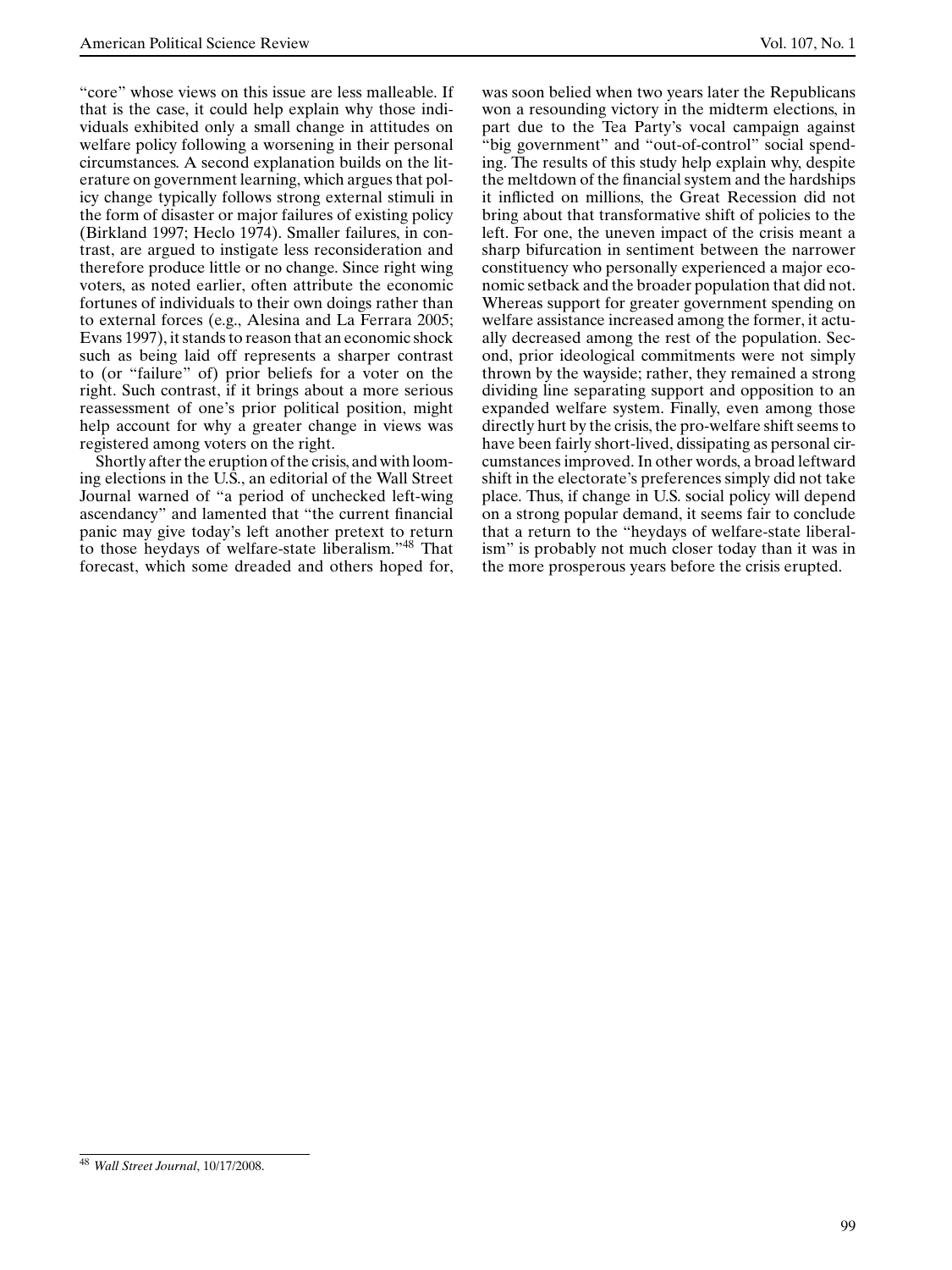|                                             | <b>ACS</b> | Wave 1 | Wave 2 | Wave 3 | Wave 4 |
|---------------------------------------------|------------|--------|--------|--------|--------|
| Age                                         |            |        |        |        |        |
| $18 - 34$ years                             | 30.8%      | 31.1%  | 27.8%  | 21.2%  | 17.7%  |
| 35 to 44 years                              | 19.1       | 18.7%  | 20.2%  | 18.1%  | 20.1%  |
| 45 to 54 years                              | 19.4       | 19.8%  | 21.1%  | 22.5%  | 24.7%  |
| 55 to 64 years                              | 14.5       | 13.6%  | 14.8%  | 19.4%  | 19.6%  |
| 65 and over                                 | 16.6       | 16.8%  | 16.1%  | 18.7%  | 18.0%  |
| Gender ( $\geq$ 18)                         |            |        |        |        |        |
| Male                                        | 48.6%      | 48.1%  | 48.1%  | 48.2%  | 48.6%  |
| Female                                      | 51.4       | 51.9%  | 51.9%  | 51.8%  | 51.4%  |
| Education (population $\geq$ 25)            |            |        |        |        |        |
| Less than high school diploma               | 15.5%      | 9.8%   | 9.8%   | 7.3%   | 5.5%   |
| High school graduate (includes equivalency) | 30.1       | 31.1%  | 33.4%  | 33.8%  | 34.2%  |
| Some college or associate's degree          | 26.9       | 29.8%  | 28.6%  | 27.8%  | 27.8%  |
| Bachelor's degree                           | 17.4       | 18.5%  | 18.4%  | 20.0%  | 19.9%  |
| Graduate or professional degree             | 10.1       | 10.8%  | 9.8%   | 11.1%  | 12.6%  |
| Employment                                  |            |        |        |        |        |
| Employed                                    | 60.3%      | 56.3%  | 58.2%  | 56.0%  | 59.6%  |
| Unemployed                                  | 4.1        | 6.7    | 10.3   | 9.4    | 8.5    |
| Not in labor force                          | 35.2       | 37.0   | 31.5   | 34.6   | 31.9   |
| Income                                      |            |        |        |        |        |
| Mean household income (dollars)             | 69,972     | 63,443 | 54,147 | 54,795 | 56,556 |
| Male (dollars)                              | 44,255     | 49,613 | 43,712 | 42,742 | 44,162 |
| Female (dollars)                            | 34,278     | 30,511 | 26,226 | 25,167 | 26,354 |

# **TABLE A1. Comparison of Samples across Key Demographics: The American Community Survey and the Four Panel Waves**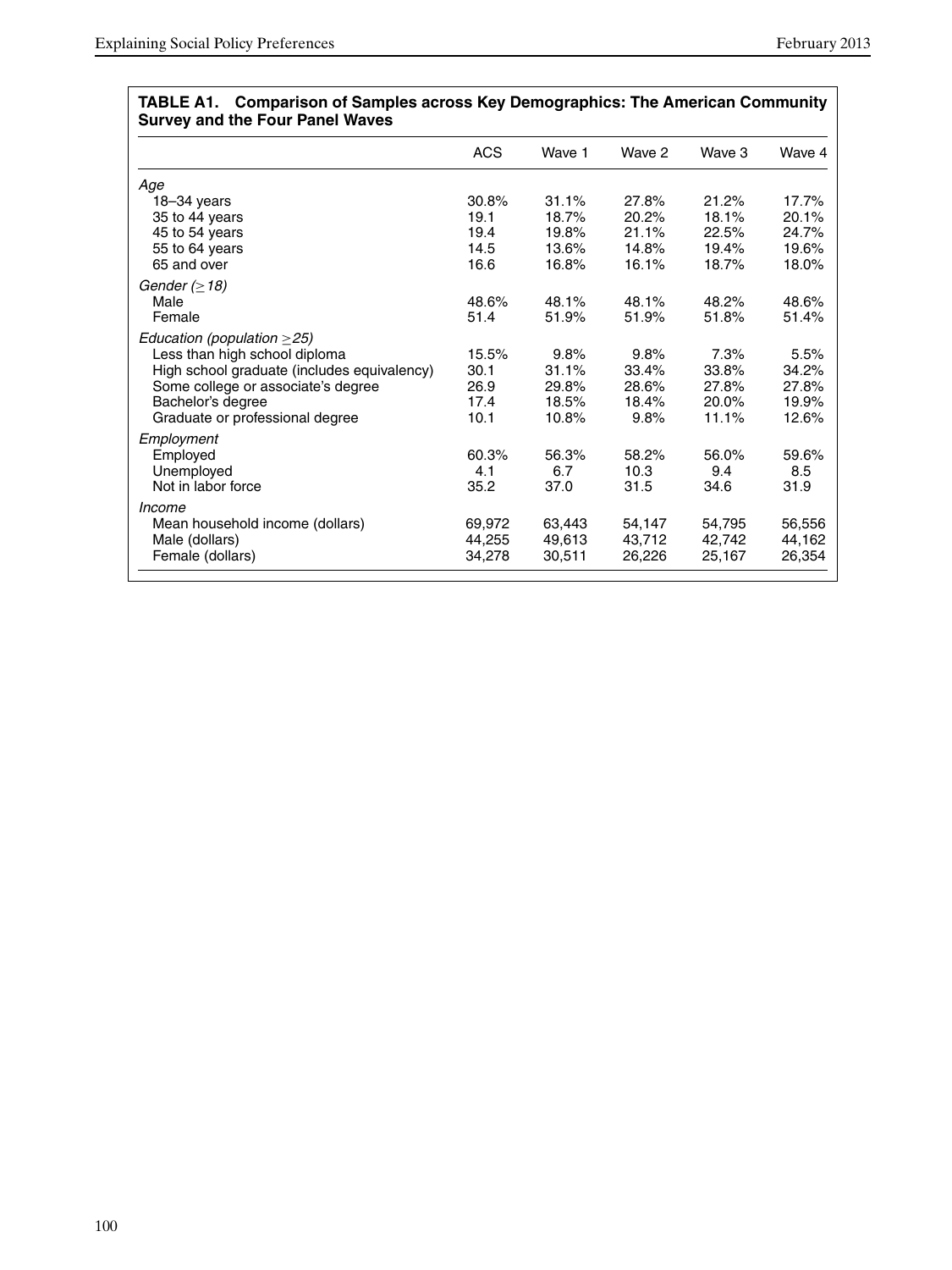|                                    |              | Interviews:  |              |              |
|------------------------------------|--------------|--------------|--------------|--------------|
| Variable                           | One          | Two          | <b>Three</b> | Four         |
| % Female                           | 53.3         | 46.4         | 49.4         | 51.0         |
| % Less Than High-School            | 0.04         | 0.01         | 0.02         | 0.02         |
| % High School                      | 0.25         | 0.18         | 0.26         | 0.27         |
| % Some College                     | 0.27         | 0.26         | 0.26         | 0.28         |
| % 2-Year College                   | 0.09         | 0.07         | 0.09         | 0.11         |
| % College Degree                   | 0.22         | 0.26         | 0.22         | 0.24         |
| % Post-graduate                    | 0.14         | 0.23         | 0.15         | 0.09         |
| Income (USD, '000)                 | 37.9         | 40.3         | 41.8         | 38.5         |
| % Married                          | 0.56         | 0.72         | 0.60         | 0.49         |
| % Divorced/ Separated              | 0.14         | 0.10         | 0.13         | 0.16         |
| % Widowed                          | 0.05         | 0.04         | 0.05         | 0.03         |
| % Single<br>% Domestic Partnership | 0.19<br>0.06 | 0.12<br>0.03 | 0.18<br>0.05 | 0.28<br>0.03 |
| PID (7-point scale)                | 3.83         | 3.85         | 3.93         | 3.86         |
|                                    |              |              |              |              |
| Confidence in Keep Job             |              |              |              |              |
| Very Confident<br>Confident        | 0.40<br>0.30 | 0.38<br>0.32 | 0.38<br>0.29 | 0.48<br>0.28 |
| <b>Slightly Confident</b>          | 0.13         | 0.16         | 0.17         | 0.09         |
| Not Confident                      | 0.08         | 0.06         | 0.07         | 0.05         |
|                                    |              |              |              |              |
| Finding an Equivalent Job          |              |              |              |              |
| % Very Easy                        | 0.15<br>0.22 | 0.10         | 0.12         | 0.18         |
| % Somewhat Easv<br>% Neither       | 0.20         | 0.20<br>0.18 | 0.20<br>0.19 | 0.27<br>0.22 |
| % Somewhat Difficult               | 0.22         | 0.25         | 0.24         | 0.19         |
| % Very Difficult                   | 0.19         | 0.25         | 0.22         | 0.11         |
| Age                                | 50.1         | 55.5         | 52.7         | 50.3         |
| % Full-Time Emp.                   | 0.43         | 0.41         | 0.45         | 0.49         |
| % Part-time Emp.                   | 0.08         | 0.07         | 0.08         | 0.05         |
| % Self-Employed                    | 0.10         | 0.11         | 0.11         | 0.10         |
| % Unemployed                       | 0.06         | 0.05         | 0.05         | 0.05         |
| % Retired                          | 0.19         | 0.27         | 0.21         | 0.18         |
| % Student                          | 0.04         | 0.02         | 0.02         | 0.03         |
| % Homemaker                        | 0.09         | 0.07         | 0.07         | 0.09         |
| Total Respondents                  | 3,178        | 1,603        | 1,044        | 402          |
|                                    |              |              |              |              |

#### **TABLE A2. Respondent Characteristics, by Number of Successful Contacts**

### **REFERENCES**

- Abramowitz, Alan, and Kyle Saunders. 2005. "Why Can't We All Just Get Along? The Reality of a Polarized America." *The Forum* 3 (2), DOI: 10.2202/1540-8884.1076.
- Alesina, Alberto, and Edward L. Glaeser. 2004. *Fighting Poverty in the US and Europe: A World of Difference*. New York: Oxford University Press.
- Alesina, Alberto, and Eliana La Ferrara. 2005. "Preferences for Redistribution in the Land of Opportunities." *Journal of Public Economics* 89 (5-6): 897–931.
- Alesina, Alberto, and Paola Giuliano. 2010. "Preferences for Redistribution." In *Handbook for Social Economics*, ed. A. Bisin and J. Benhabib. Amsterdam: North-Holland.
- Anderson, Christopher J., and Jonas Pontusson. 2007. "Workers, Worries and Welfare States: Social Protection and Job Insecurity in 15 OECD Countries." *European Journal of Political Research* 46: 211–35.
- Bartels, L. M. 2008. *Unequal Democracy: The Political Economy of the New Gilded Age*. Princeton University Press.
- Bean, C., and E. Papadakis. 1998. "A Comparison of Mass Attitudes Towards the Welfare State in Different Institutional Regimes, 1985–1990." *International Journal of Public Opinion* 10 (3): 211– 36.
- Birkland, T. A. 1997. *After Disaster: Agenda Setting, Public Policy, and Focusing Events*. American Governance and Public Policy, Georgetown University Press.
- Brooks, C., and Manza J. 2007. *Why Welfare States Persist: The Importance of Public Opinion in Democracies.* University of Chicago Press.
- Brunner, Eric, Stephen L. Ross, and Ebonya Washington. 2011. "Economics and Policy Preferences: Causal Evidence of the Impact of Economic Conditions on Support for Redistribution and Other Ballot Proposals." *Review of Economics and Statistics* 93 (3): 888–906.
- Burgard, Sarah A., Jennie E. Brand, and James S. House. 2007. "Toward a Better Estimation of the Effect of Job Loss on Health." *Journal of Health and Social Behavior* 48 (4): 369– 84.
- Burgoon, Brian. 2001. "Globalization and Welfare Compensation: Disentangling the Ties that Bind." *International Organization* 55: 509–51.
- Burgoon, B., Koster, F., and van Egmond, M. 2012. Support for Redistribution and the Paradox of Immigration. *Journal of European Social Policy* 22 (3): 288–304.
- Cameron, D. R. 1978. "The Expansion of the Public Economy: A Comparative Analysis." *American Political Science Review* 72: 1243–61.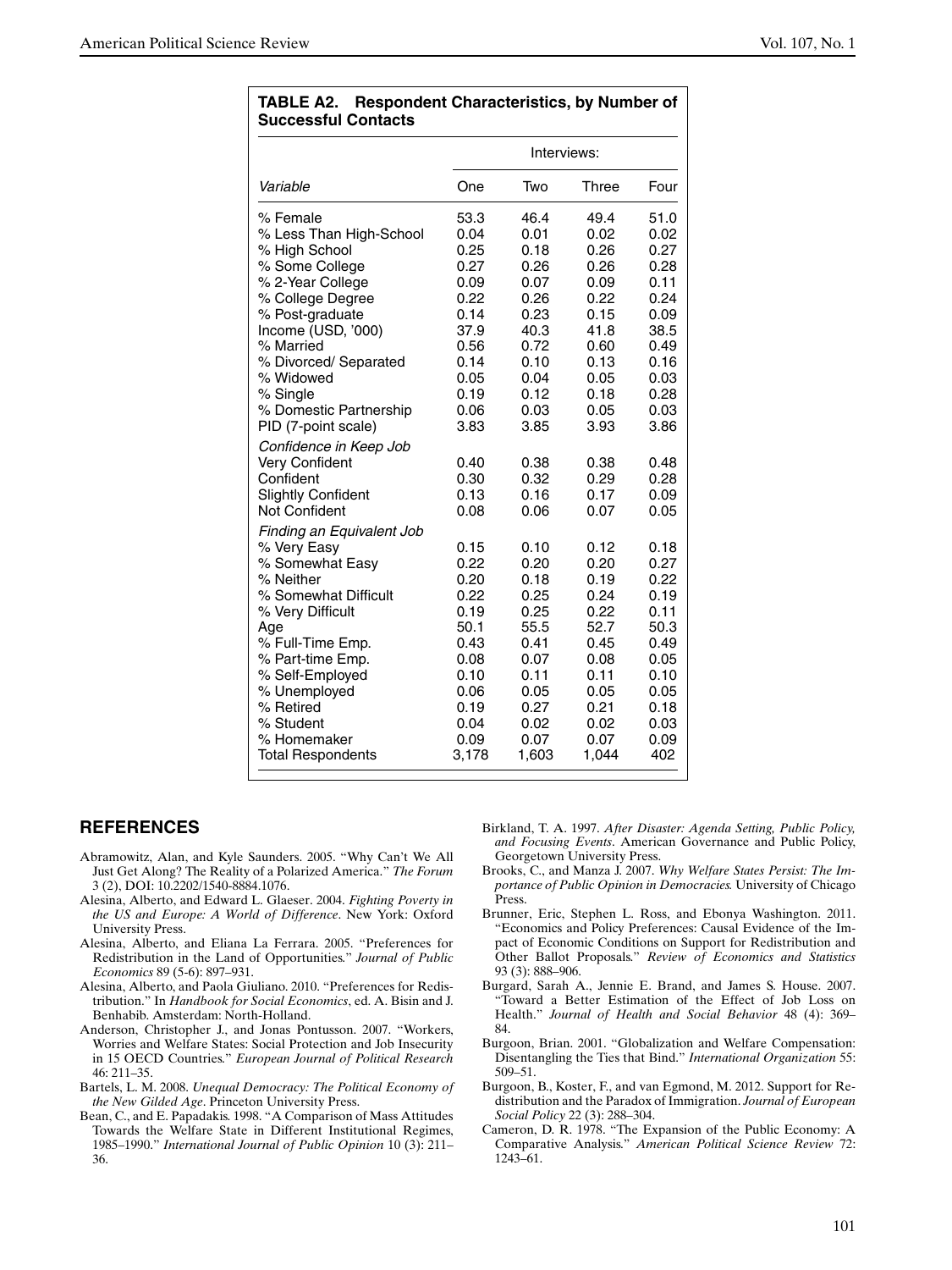- Campbell, Angus, Philip E. Converse, Warren E. Miller, and Donald E. Stokes. 1960. *The American Voter*. Chicago: University of Chicago Press.
- Citrin, Jack. 1979. "Do People Want Something for Nothing: Public Opinion on Taxes and Government Spending." *National Tax Journal* 32 (2): 29s.
- Citrin, Jack, and Donald P Green. 1990. "The Self-Interest Motive in American Public Opinion." In *Research in Micropolitics*, ed. Robert Shapiro. Vol. 3, Greenwich, CT: JAI Press.
- Cusack, Thomas, Torben Iversen, and Philipp Rehm. 2006. "Risks At Work: The Demand and Supply Sides of Government Redistribution." *Oxford Review of Economic Policy* 22 (3): 365– 89.
- Eliason, Marcus, and Donald Storrie. 2009. "Does Job Loss Shorten Life?" *Journal of Human Resources* 44 (2): 277–302.
- Erikson, Robert S., Gerald C. Wright, and John P. McIver. 2006. "Public Opinion in the States: A Quarter Century of Change and Stability." In *Public Opinion in State Politics*, ed. Jeffrey Cohen. Stanford, CA: Stanford University Press.
- Erikson, Robert S., and Laura Stoker. N.d. "Caught in the Draft: The Effects of Vietnam Draft Lottery Status on Political Attitudes." *American Political Science Review*. Forthcoming.
- Evans, Geoffrey. 1997. "Political Ideology and Popular Beliefs about Class and Opportunity: Evidence from a Survey Experiment." *The British Journal of Sociology* 48 (3): 450–70.
- Feldman, Stanley, and John Zaller. 1992. "The Political Culture of Ambivalence: Ideological Responses to the Welfare State." *American Journal of Political Science* 36 (1): 268–307.
- Fiorina, Morris P. 1981. *Retrospective Voting in American National Elections*. New Haven, CT: Yale University Press.
- Fong, Christina. 2001. "Social Preferences, Self-Interest, and the Demand for Redistribution." *Journal of Public Economics* 82: 225– 46.
- Funk, Carolyn L. 2000. "The Dual Influence of Self-Interest and Societal Interest in Public Opinion." *Political Research Quarterly* 53 (1): 37–62.
- Gelman, Andrew, Boris Shor, Joseph Bafumi, and David Park. 2007. "Rich State, Poor State, Red State, Blue State: What's the Matter with Connecticut?" *Quarterly Journal of Political Science* 2 (4): 345–67.
- Gerber, Alan, and Donald P Green. 1999. "Misperceptions About Perceptual Bias." *Annual Review of Political Science* 2: 189– 210.
- Guiso, Luigi, Paola Sapienza, and Luigi Zingales. 2003. "People's Opium? Religion and Economic Attitudes." *Journal of Monetary Economics* 50 (1): 225–82.
- Hamann, Kerstin, and John Kelly. 2011. *Parties, Elections, and Policy Reforms in Western Europe: Voting for Social Pacts*. London & New York: Routledge.
- Heclo, Hugh. 1974. *Modern Social Politics in Britain and Sweden*. New Haven: Yale University Press.
- Huber, E., and J. D. Stephens. 2001. *Development and Crisis of the Welfare State. Parties and Policies in Global Markets*. Chicago: University of Chicago Press.
- Iversen, Torben, and David Soskice. 2001. "An Asset Theory of Social Policy Preferences." *The American Political Science Review* 95 (4): 875–93.
- Jacobson, Louis S., Robert J. LaLonde, and Daniel G. Sullivan. 1993. "Earnings Losses of DisplacedWorkers."*The American Economic Review* 83 (4): 685–709.
- Jaeger, M. M. 2008. Does Left-Right Orientation have a Causal Effect on Support for Redistribution? Causal Analysis with Crosssectional Data Using Instrumental Variables.*International Journal of Public Opinion Research* 20 (3): 363–74.
- Key, V. O. 1961. *Public Opinion and American Democracy*. New York: Knopf.
- Kinder, Donald R., and David O. Sears. 1981. "Prejudice and Politics: Symbolic Racism versus Racial Threats to the Good Life." *Journal of Personality and Social Psychology* 40: 414–31.
- Knight, Kathleen, and Robert S. Erikson. 1997. "Ideology in the 1990s." In *Understanding Public Opinion*, eds. Barbara Norrander and Clyde Wilcox. Washington, DC: CQ Press, 91– 110.
- Korpi, Walter, and Joakim Palme. 1998. "The Paradox of Redistribution and Strategies of Equality: Welfare State Institutions,

Inequality, and Poverty in the Western Countries." *American Sociological Review* 63 (5): 661–87.

- Kumlin, Staffan, and Stefan Svallfors. 2007. "Social Stratification and Political Articulation: Why Attitudinal Class Differences Vary Across Countries." In *Social Justice, Legitimacy and the Welfare State*, eds. Steffen Mau and Benjamin Veghte. Aldershot: Ashgate, 19–46.
- Larsen, C. A. 2008. The Institutional Logic of Welfare Attitudes: How Welfare Regimes Influence Public Support. *Comparative Political Studies* 41 (2): 145–68.
- Linos, K., and M. West. 2003. "Self-interest, Social Beliefs, and Attitudes to Redistribution: Re-addressing the Issue of Crossnational Variation." *European Sociological Review* 19: 393– 409.
- Lodge, M., and C. Taber. 2000. "Three Steps Toward a Theory of Motivated Reasoning." In *Elements of Political Reason: Understanding and Expanding the Limits of Rationality*, eds. A. Lupia, M. McCubbins, and S. Popkin. New York: Cambridge University Press.
- Lupu, Noam, and Jonas Pontusson. 2011. "The Structure of Inequality and the Politics of Redistribution." *American Political Science Review* 105 (02): 316–36.
- Lynch, J., and M. Myrskyla. 2009. "Always the Third Rail? Pension Income and Policy Preferences in European Democracies." *Comparative Political Studies* 42 (8): 1068–97.
- Malhotra, Neil, and Yotam Margalit. 2010. "Short-Term Communication Effects or Longstanding Dispositions? The Public's Response to the Financial Crisis of 2008." *The Journal of Politics* 72 (03): 852–67.
- Mares, Isabella. 2003. *The Politics of Social Risk: Business and Welfare State Development*. New York: Cambridge University Press.
- Margalit, Yotam. 2011. "Costly Jobs: Trade-related Layoffs, Government Compensation, and Voting in US Elections." *American Political Science Review* 105: 166–88.
- Mughan, Anthony. 2007. "Economic Insecurity and Welfare Policy Preferences: A Micro-Level Analysis." *Comparative Politics* 89: 914–27.
- Page, B. I., and R. Y. Shapiro. 1992. *The Rational Public: Fifty Years of Trends in Americans' Policy Preferences*. American Politics and Political Economy. Chicago: University of Chicago Press.
- Panagopoulos, Costas, and Robert Y. Shapiro. 2011. "Big Government and Public Opinion." In *The Oxford Handbook of American Public Opinion and theMedia*, eds. Lawrence R. Jacobs and Robert Y. Shapiro. Oxford: Oxford University Press.
- Pierson, P. 1994. *Dismantling the Welfare State?: Reagan, Thatcher, and the Politics of Retrenchment*. Cambridge: Cambridge University Press.
- Pontusson, Jonas. 2005. *Inequality And Prosperity: Social Europe Vs. Liberal America*. Cornell Studies in Political Economy. Ithaca, NY: Cornell University Press.
- Redlawsk, D. P. 2001. "You Must Remember This: A Test of the Online Model." *Journal of Politics* 63: 29–58.
- Rehm, Philip. 2009. "Risks and Redistribution: An Individual-Level Analysis." *Comparative Political Studies* 7 (2): 855–81.
- Rehm, Philip. 2011. "Social Policy by Popular Demand." *World Politics* 63 (2): 271–99.
- Rivers, Douglas. 2007. "Samping for Web Surveys." Paper presented at the 2007 Joint Statistical Meetings, Salt Lake City, UT.
- Rodrik, Dani. 1998. "Why Do More Open Economies Have Bigger Governments?" *Journal of Political Economy* 106 (5): 997– 1032.
- Rueda, David. 2007. *Social Democracy Inside Out: Partisanship and Labor Market Policy in Industrialized Democracies*. New York: Oxford University Press.
- Ruggie, John Gerard. 1982. "International Regimes, Transactions, and Change: Embedded Liberalism in the Postwar Economic Order." *International Organization* 36 (2): 379–415.
- Scheve, Kenneth, and David Stasavage. 2006. "Religion and Preferences for Social Insurance." *Quarterly Journal of Political Science* 1: 255–86.
- Sears, David O., and Carolyn L. Funk. 1990. "Self-interest in Americans' Political Opinions." In *Beyond Self-interest*. Chicago: University of Chicago Press, 147–70.
- Shapiro, Robert Y. 2009. "From Depression to Depression? Seventy-Five Years of Public Opinion toward Welfare." Paper presented